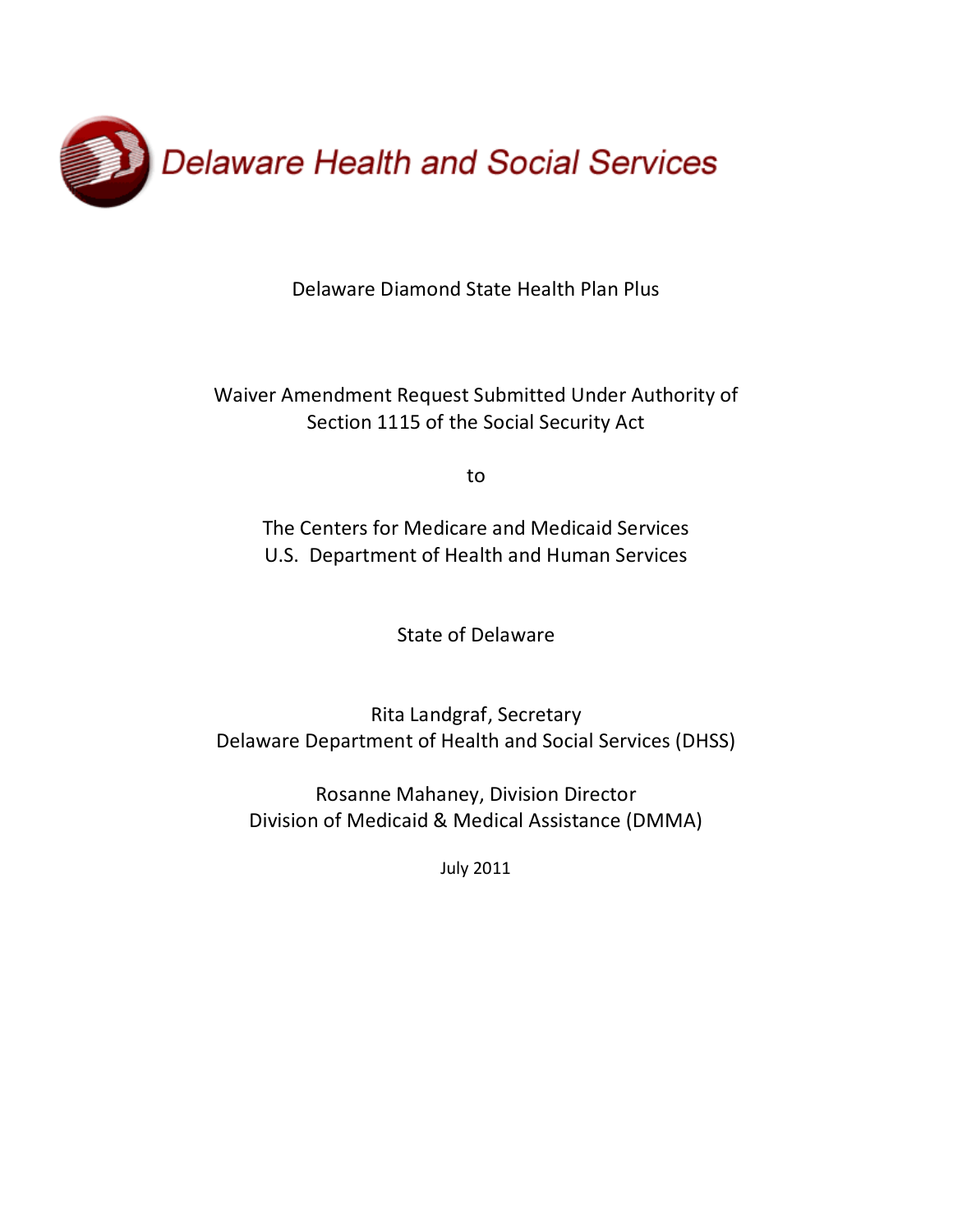# Table of Contents

| 2. SECTION 2: CURRENT ENVIRONMENT and INITIATIVES IN DELAWARE 4 |  |
|-----------------------------------------------------------------|--|
|                                                                 |  |
| 4. SECTION 4: DIAMOND STATE HEALTH PLAN PLUS PROGRAM DESIGN and |  |
|                                                                 |  |
|                                                                 |  |
|                                                                 |  |
|                                                                 |  |
|                                                                 |  |
|                                                                 |  |
|                                                                 |  |
|                                                                 |  |
|                                                                 |  |
|                                                                 |  |
|                                                                 |  |
|                                                                 |  |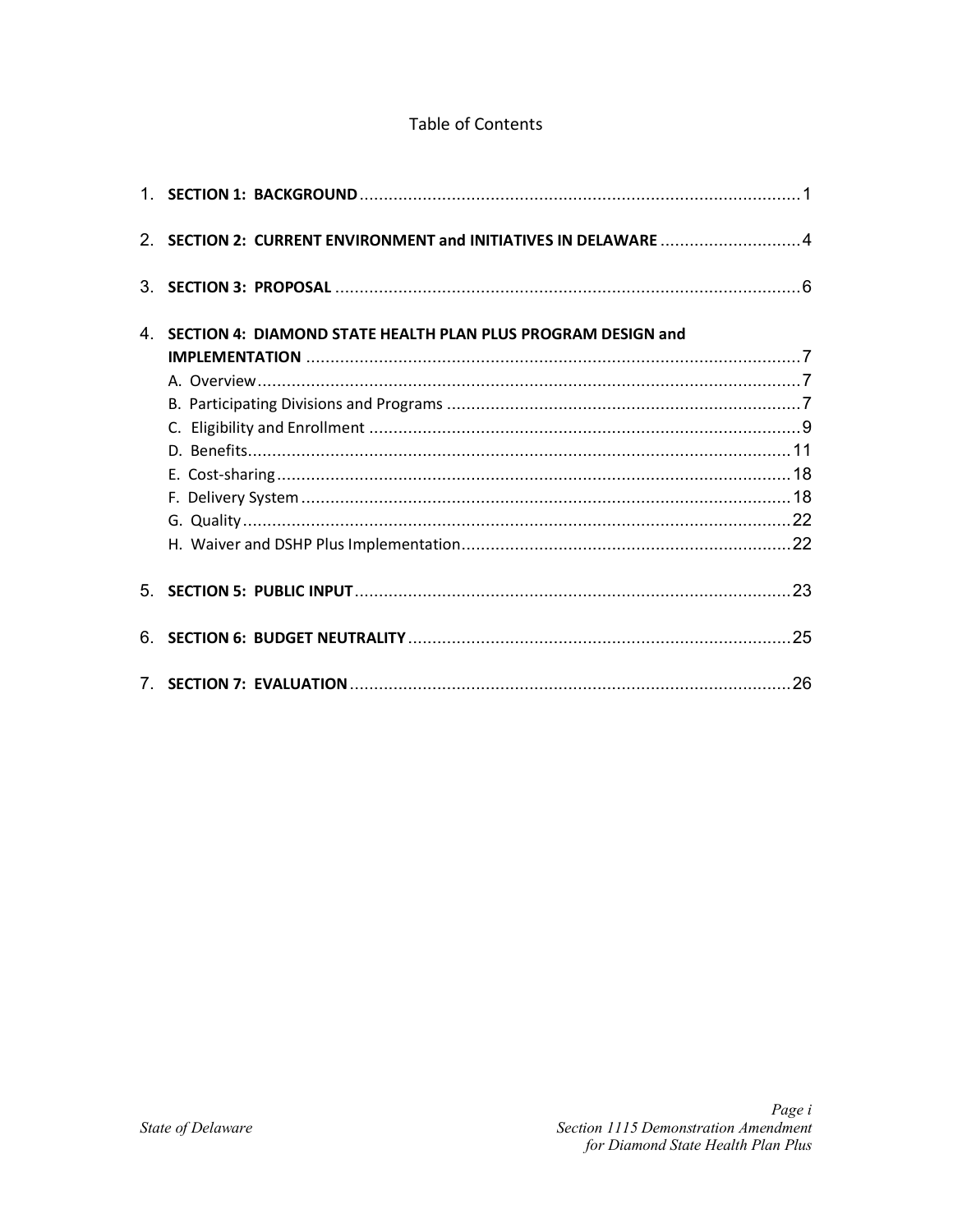# <span id="page-2-0"></span>**SECTION 1: BACKGROUND**

The State of Delaware (Delaware or State), like the United States as a whole, is steadily aging. Delaware's population age 65 and older is expected to increase by 91% between now and 2030, with the number of people age 85 years and older expected to more than double. Whereas, in the nation as a whole, the older population (aged 65+) grew by 10% between 1996 and 2006, Delaware's older population grew by about 24%. The numbers are even more significant for certain subpopulations, for example, the number of persons in Delaware's southern-most county is expected to quadruple in the 30 year span between 2000 and 2030. As people age, there is a higher proportion of expensive chronic conditions (e.g., heart disease, diabetes, hypertension), a higher probability for a disability and a corresponding increase in the use of and need for health-related services and supports. At the same time, there will be fewer economically active individuals and workers to either provide direct care services or indirectly support state and federal programs through payroll and other taxes. Delawareans want to have alternatives to choose from when it comes to receiving long-term services and supports.

Currently, for the elderly, Delaware spends nearly all of the associated Medicaid long-term care (LTC) dollars on institutional care, with less than 10% being directed to community-based alternatives for this population. This ranks Delaware near the bottom amongst all states. Delaware realizes this dichotomy needs to change and priority must be given for the State to develop more community-based alternatives for Medicaid long-term services and supports in lieu of institutionalization.

### *Cost of Care – Community versus Institutional*

 It is widely accepted that, measured on an average per person basis, the cost of serving a Medicaid consumer in their home or community is generally much less than the average cost of nursing home-based care (although community-based care for some individuals, especially those with disabilities, can exceed the cost of institutionalization). Whereas the annual average cost of nursing home care can be well over \$50,000, or in Delaware closer to \$80,000, a person who is able to be served in their home or community can average less than half this amount. One study indicated a 63% reduction in per person spending for a nursing facility waiver program as compared to institutionalization<sup>1</sup>[.](#page-2-1) Expressed in other ways, for the annual cost of one nursing home stay, two to three people can be served in their home or community.

 $\overline{a}$ 

<span id="page-2-1"></span> $1$  Kitchener, M., Ng, T., Miller, N., & Harrington, C.; Institutional and Community-Based Long-Term Care: A Comparative Estimate of Public Costs; Journal of Health & Social Policy, Vol. 22 (2), 2006.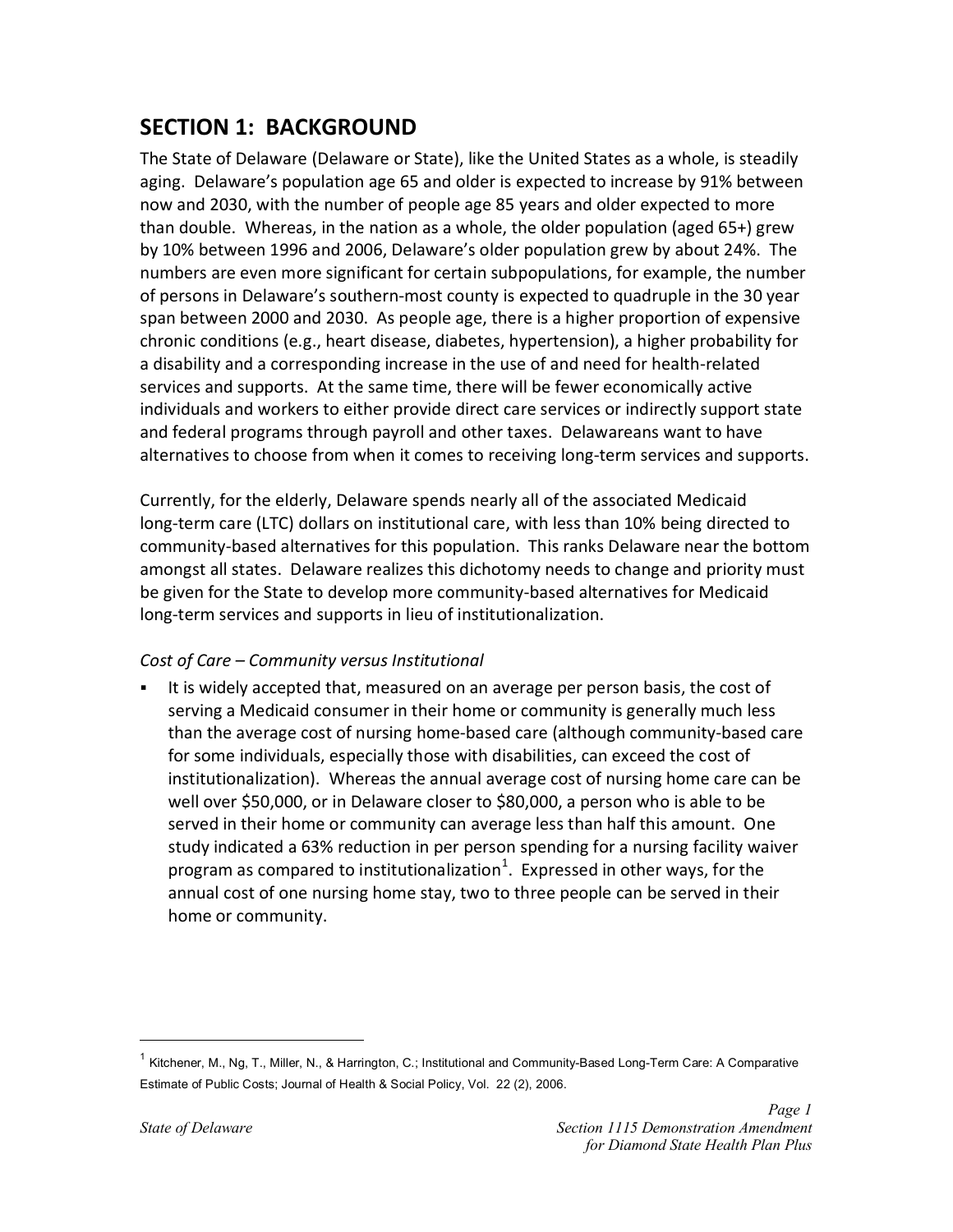A survey conducted in December 2008 of 1,000 Delaware residents age 35 and older found the following opinions and concerns<sup>2</sup>:

- 42% thought it likely that either they or their family member will need LTC services in the next five years.
- 50% are not very or not at all confident in their ability to afford the annual \$81,000 cost of a nursing home in Delaware.
- 51% of respondents with incomes less than \$50,000 a year say they plan on relying on government programs to pay for their LTC.

In December 2009, the percentage of all nursing facility residents for which Medicaid was the primary payor was just under 57%, representing about 2,421 Medicaid residents<sup>3</sup>[.](#page-3-1) The 2,421 Medicaid nursing facility residents translates into a 1.8% prevalence rate of institutionalization among Delaware's elderly age 65 and older. Assuming a constant rate of institutionalization, by year 2030, the number of nursing home residents paid by the DMMA will increase to 4,626. On an annualized cost basis, this translates into well over \$150 million more in new Medicaid-funded nursing home stays or a combined total of over \$320 million spent on nursing homes per year. This also assumes the annual cost of nursing home services remains static at \$70,000; it may be more realistic to assume the cost of care will gradually increase over time and, thus, push institutional spending to even higher levels.

## *Consumer Preference – Community versus Institutional*

Similar to the previous section on cost of care, virtually all surveys and studies of consumers indicate the same result: people prefer to remain in their homes and communities as compared to being institutionalized. The desire to avoid isolation in institutions and to be active participants in the community has led many individuals with LTC needs and their families to advocate for opportunities to receive care in a variety of settings<sup>4</sup>. Despite their preferences, consumers may be directed toward institutional care because home care services are neither readily available nor easily accessible or because it is an easier placement for health care professionals<sup>5</sup>.

The December 2008, Delaware survey of residents age 35 and older also found:

 72% believe it is extremely or very important to remain in their current residence for as long as possible.

<u>.</u>

<span id="page-3-0"></span><sup>2</sup> The Road Ahead: AARP Survey on Community Services in Delaware, March 2009.

<span id="page-3-1"></span><sup>&</sup>lt;sup>3</sup> American Health Care Association, compilation of OSCAR data, December 2009.

<span id="page-3-2"></span><sup>4</sup> Summer, L.; Strategies to Keep Consumers Needing Long-Term Care in the Community and Out of Nursing Facilities, Kaiser Commission on Medicaid and the Uninsured, October 2005, Report #7402.

<span id="page-3-3"></span> $^5$  Long-Term Care Reform Leadership Project, Shifting the Balance: State Long-Term Care Reform Initiatives, Issue Brief No. 1 of 5, February 2009.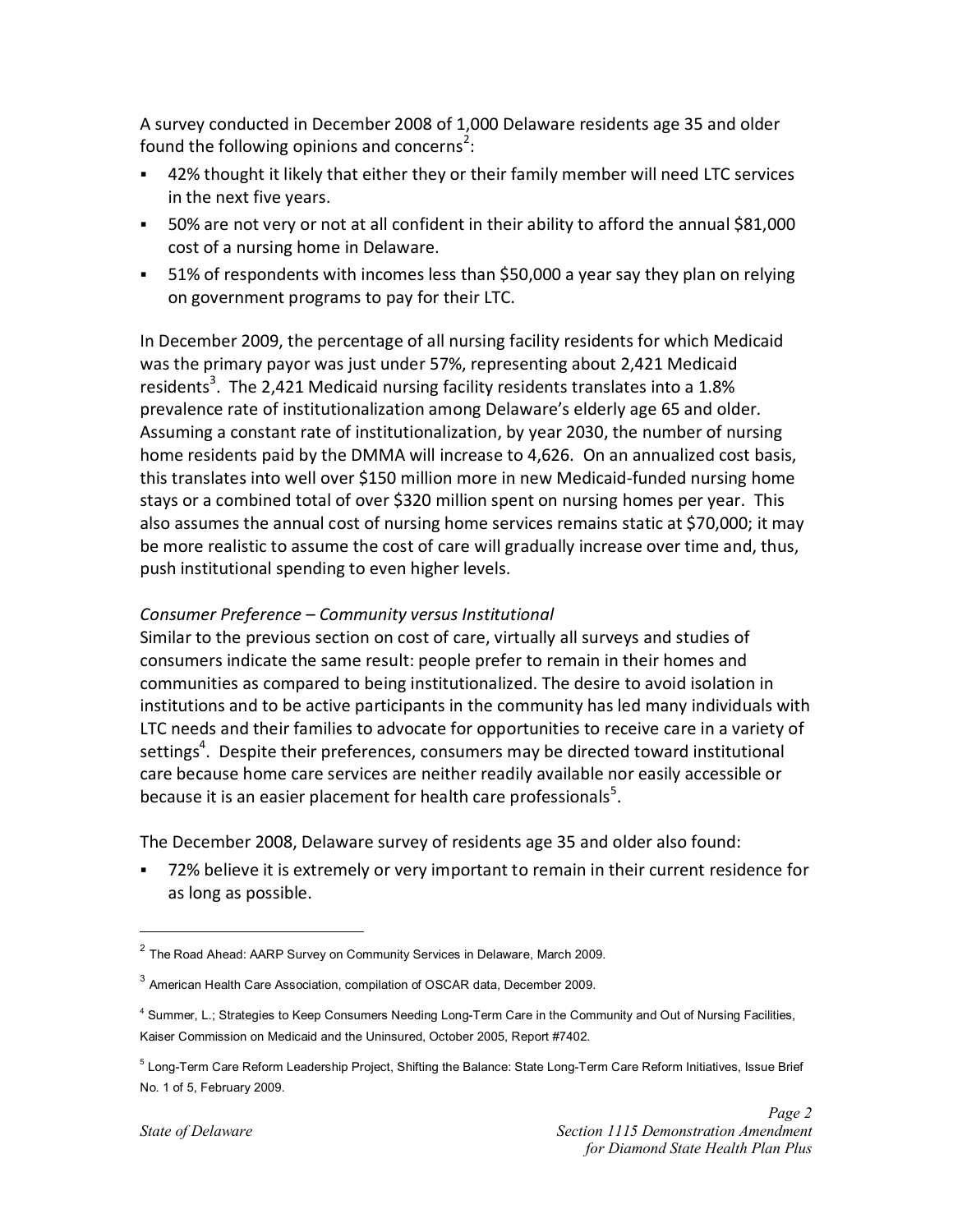- 86% believe that it is either extremely or very important to have LTC services that would enable them to stay in their homes as long as possible.
- 74% prefer to receive services in their home; only 3% reported a desire to live in a nursing home as they age.

These numbers are indicative of why Delaware is seeking to improve access to community-based services for those in their State through a more integrated model of LTC.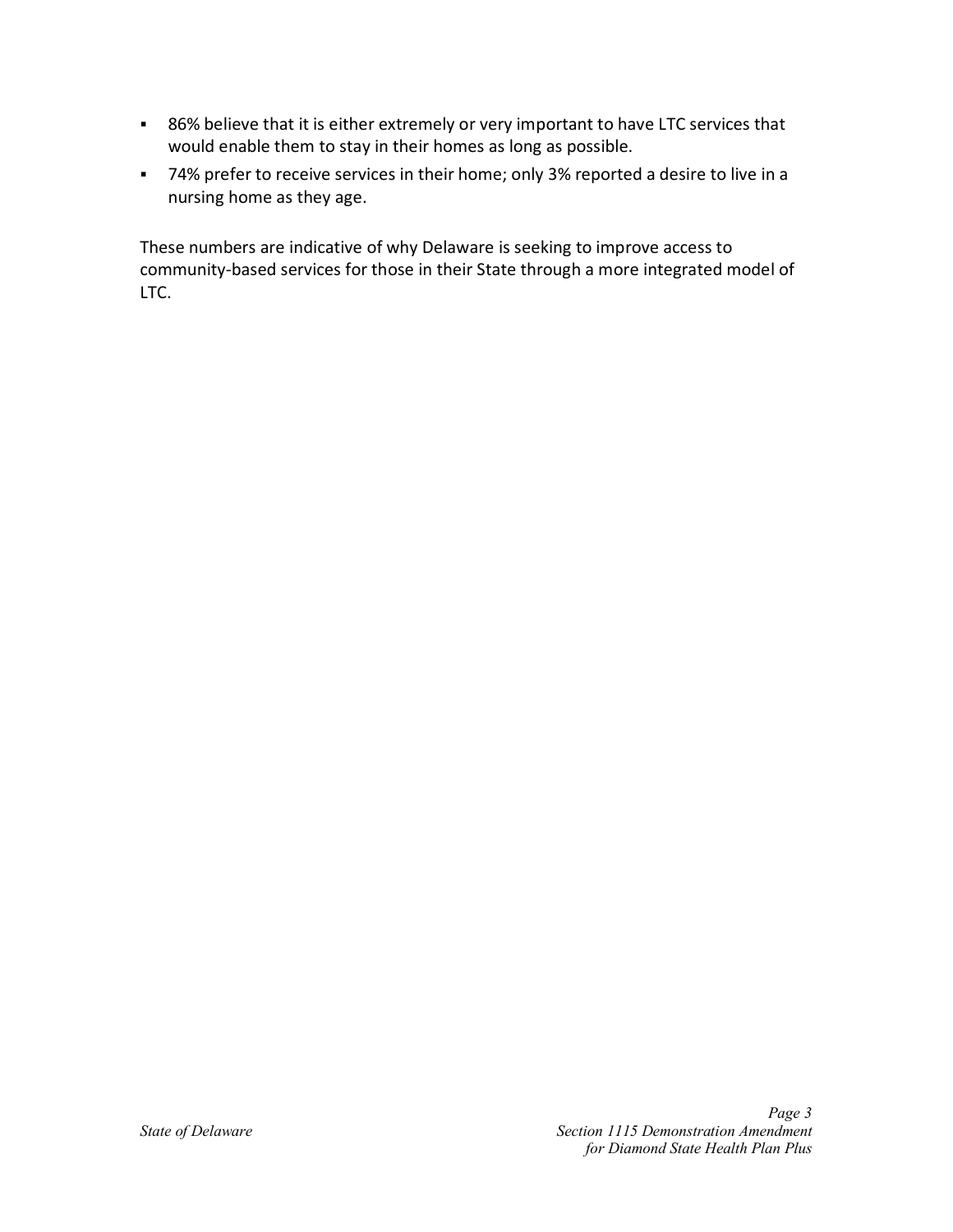# <span id="page-5-0"></span>**SECTION 2: CURRENT ENVIRONMENT and INITIATIVES IN DELAWARE**

Delaware's existing Section 1115 demonstration, Diamond State Health Plan (DSHP), has authorized a statewide, mandatory Medicaid managed care program since 1996. Using savings achieved under managed care, Delaware expanded Medicaid health coverage to additional low-income adults in the State, as well as a provision of family planning services to higher income women. The goals of the program are to improve and expand access to healthcare to more adults and children throughout the State, create and maintain a managed care delivery system emphasizing primary care and to strive to control the growth of healthcare expenditures for the Medicaid population. Dual eligibles and individuals receiving institutional and home- and community-based services (HCBS) are currently excluded from DSHP and managed care enrollment. These individuals are currently served through DMMA's Medicaid fee-for-service (FFS) program and through three Section 1915(c) waiver programs. Virtually all populations and services comprising LTC are carved out of the current Section 1115 demonstration waiver and delivered through the FFS model.

## *Money Follows the Person (MFP) demonstration*

Together with the Division of Services for Aging and Adults with Physical Disabilities (DSAAPD – see page 8), DMMA was awarded a federal demonstration grant in 2007 to assist with the infrastructure necessary to continue and expand nursing home to community transition efforts. From 2008 to 2010, 36 clients were transitioned from institutions to the community. With the extension of the MFP program until 2016, DMMA/DSAAPD intends to transition a total of 231 clients under the MFP program.

### *Delaware Aging and Disability Resource Center (ADRC)*

DSAAPD and partner agencies have developed a statewide, comprehensive ADRC in Delaware. The ADRC is a one-stop access point for aging and disability information and resources. The ADRC provides information and assistance, options counseling and service enrollment support for older persons and adults with physical disabilities throughout the State.

### *Care Transitions*

Delaware is undertaking major initiatives to strengthen transitions between care settings in order to improve health outcomes and promote individual choice. Specifically, DSAAPD is partnering with hospitals and other organizations to build upon existing discharge planning strategies to reduce hospital readmissions and to prevent unnecessary nursing home placements. In addition, the ADRC has taken a lead role in providing options counseling services to applicants of State-run LTC facilities in order to explore community-based care opportunities. Finally, several entities, including the ADRC, the Delaware MFP program and a State-funded nursing home transition program, are working together to provide support to nursing home residents who express an

*Page 4*  **State of Delaware Section 1115 Demonstration Amendment**  Section 1115 Demonstration Amendment *for Diamond State Health Plan Plus*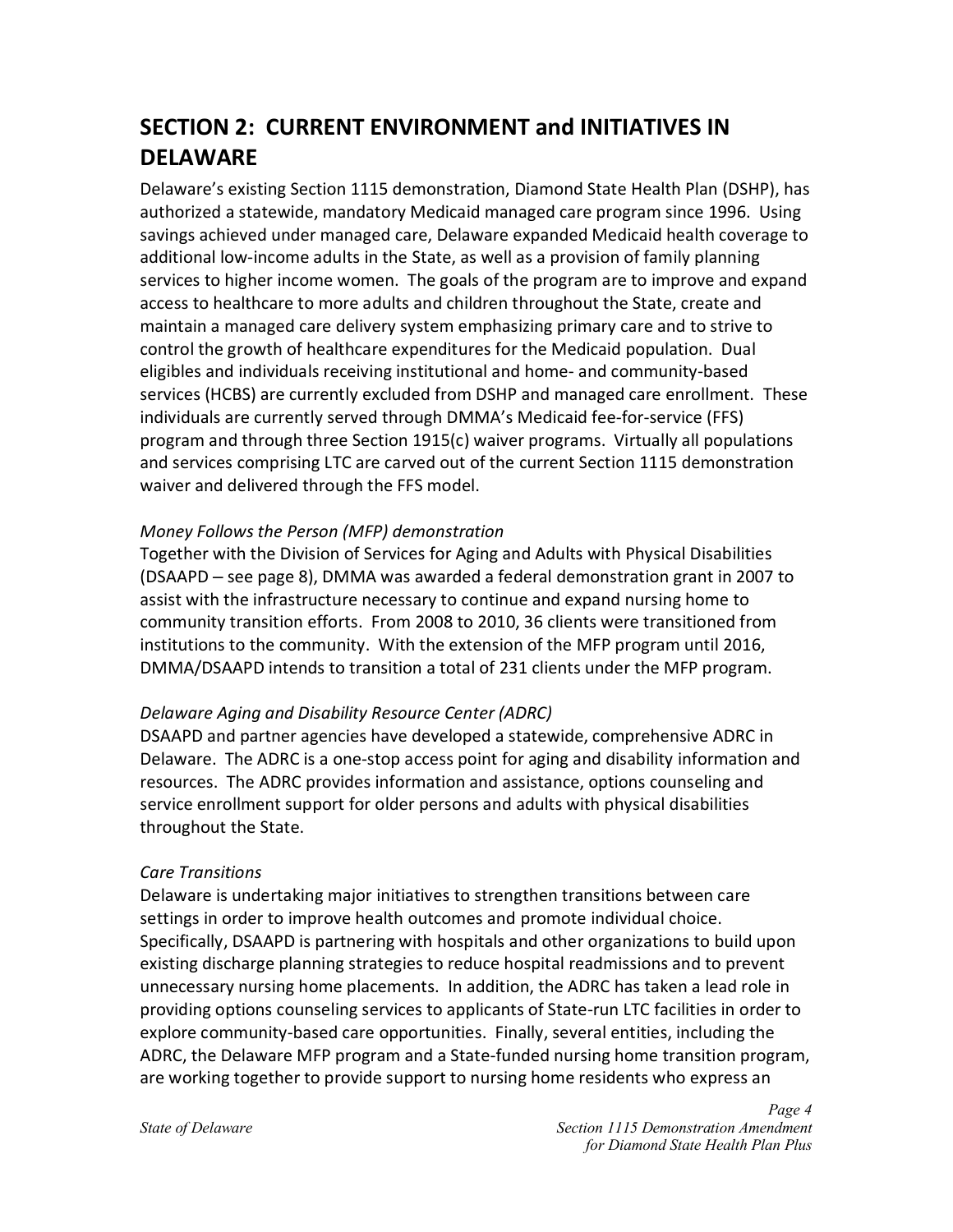interest in relocating to community residences. This initiative includes an independent assessment of the current residents of the five facilities operated by the DHSS to determine each person's support needs and interest in transitioning to the community.

## *Program of All-Inclusive Care for the Elderly (PACE)*

Delaware intends to offer a new PACE program option under the Medicaid State plan. Although PACE will not be part of this demonstration proposal, it will be another option that DMMA believes will increase HCBS options and enhance the LTC delivery system.

## *Medical Homes and Health Homes*

Delaware is undertaking an initiative to develop enhanced models of care coordination for Medicaid individuals. Delaware has an active Medical Home committee that is considering multiple models of medical homes and the expanded health homes available under Section 2703 of the Affordable Care Act.

### *Balancing Incentives*

Upon release of the application requirements from the Centers for Medicare & Medicaid Services (CMS), Delaware anticipates applying for the State Balancing Incentive Payments made available under Section 10202 of the Affordable Care Act.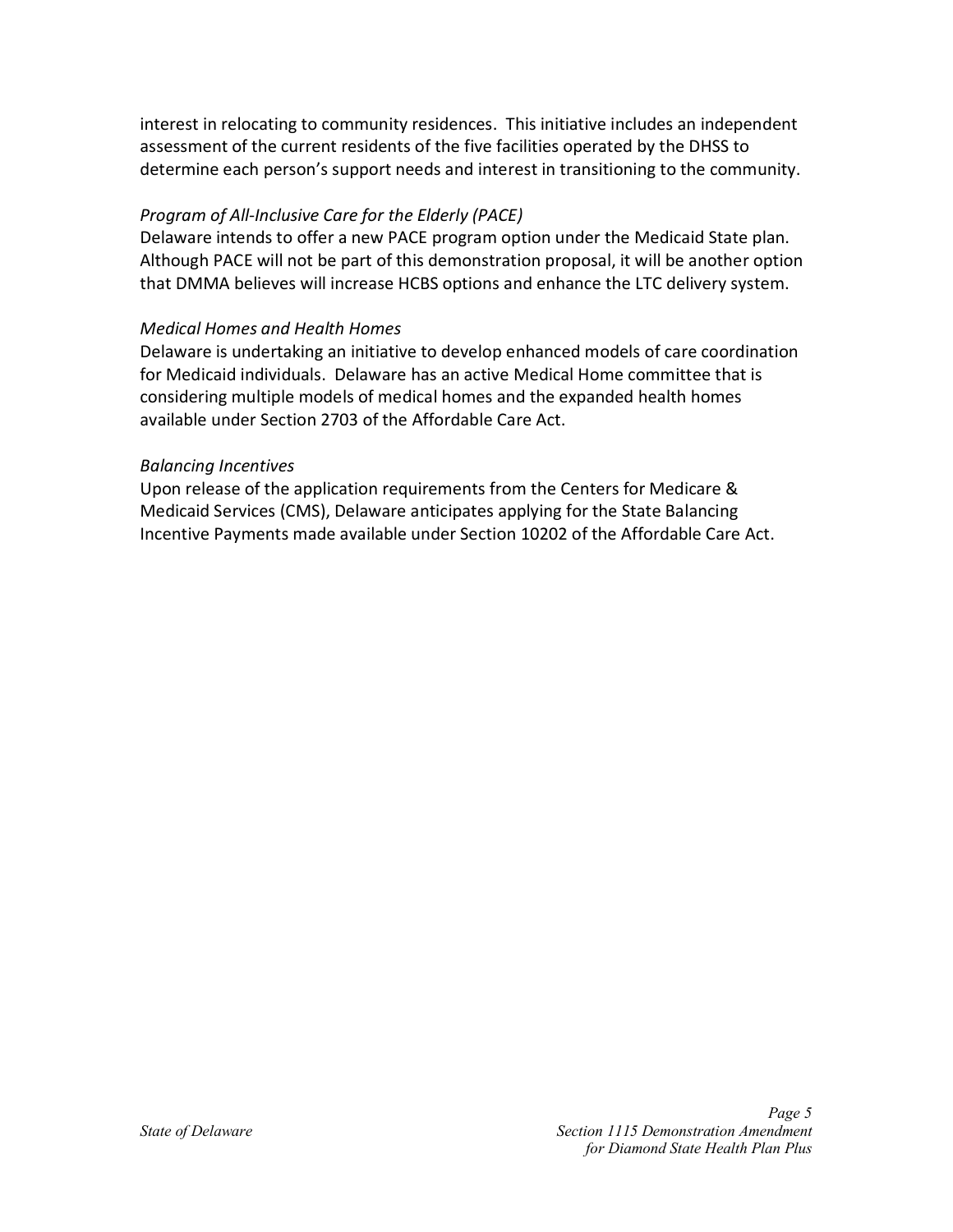# <span id="page-7-0"></span>**SECTION 3: PROPOSAL**

The current DSHP Section 1115 demonstration is designed to use a managed care delivery system to increase access to high-quality health care for Medicaid enrollees of the demonstration. Since 1996, Delaware has utilized the savings garnered from this more efficient delivery system to expand Medicaid coverage to more than 32,000 adults with income at or below 100% of the federal poverty level.

Delaware now seeks to build upon this success by seeking an amendment to its DSHP Section 1115 demonstration project in order to integrate primary, acute, behavioral health and LTC services for the elderly and persons with physical disabilities into the DSHP statewide program under the name "Diamond State Health Plan Plus". DMMA is proposing to leverage the existing DSHP 1115 demonstration by expanding it to include full-benefit dual eligibles, individuals receiving institutional LTC (excluding the developmentally disabled population) and individuals enrolled in DMMA's Elderly and Disabled and AIDS Section 1915(c) waivers. This presents opportunities for new and innovative solutions to serving these vulnerable populations through an integrated LTC delivery system. Delaware is requesting an October 1, 2011 amendment approval date with DSHP Plus to be operational on April 1, 2012.

The goals of DSHP, with the addition of DSHP Plus, are:

- Improving access to health care for the Medicaid population, including increasing options for those who need LTC by expanding access to HCBS.
- Rebalancing Delaware's LTC system in favor of HCBS.
- Promoting early intervention for individuals with, or at-risk for having, LTC needs.
- **Increasing coordination of care and supports.**
- **Expanding consumer choices.**
- **IMPROM** 1 method in proving the quality of health services, including LTC services, delivered to all Delawareans.
- Creating a payment structure that provides incentives for resources to shift from institutions to community-based long-term care services where appropriate.
- **IMPROM** 1 Improving the coordination and integration of Medicare and Medicaid benefits for full-benefit dual eligibles.
- Expanding managed care coverage to additional low-income Delawareans.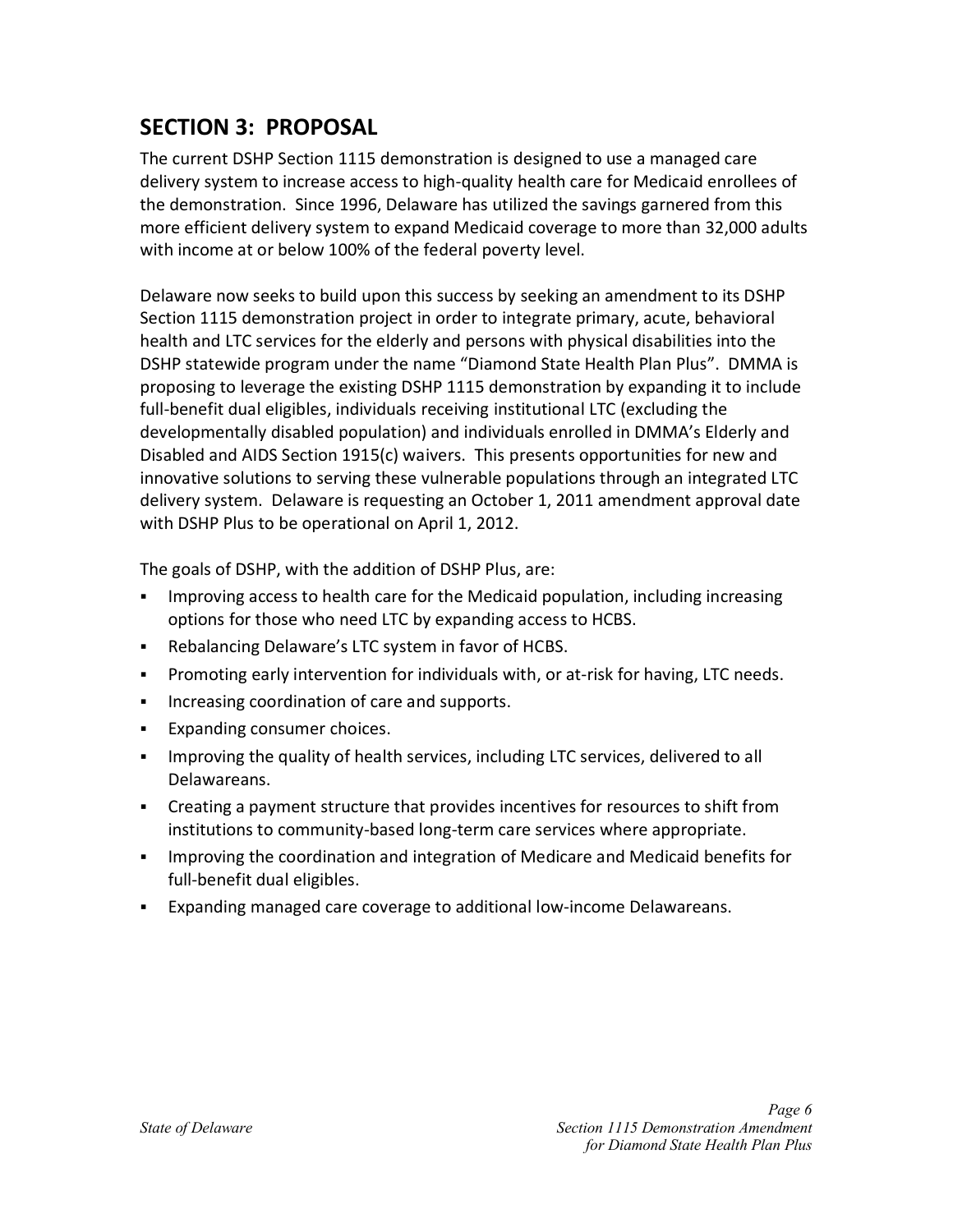# <span id="page-8-0"></span>**SECTION 4: DIAMOND STATE HEALTH PLAN PLUS PROGRAM DESIGN and IMPLEMENTATION**

# <span id="page-8-1"></span>*A. Overview*

Under DSHP Plus, Delaware proposes to:

- Expand mandatory Medicaid managed care to the elderly and persons with physical disabilities not currently enrolled in DSHP.
- **Integrate Medicaid primary, acute, behavioral health and LTC (institutional and** HCBS) for Medicaid enrollees in need of institutional and home- and community-based LTC services.
- Administratively streamline and consolidate two section 1915(c) waiver authorities under the 1115 demonstration authority.
- Enhance the existing HCBS benefit package through additional benefits.
- **Incentivize managed care organizations (MCOs) to expand HCBS options for the** elderly and physically disabled population.
- Revise the current level of care (LOC) review tool to require that anyone who is newly entering a nursing facility needs assistance with at least two activities of daily living (ADLs) rather than the current minimum requirement of assistance with one ADL. (There will be no impact on eligibility as a result of this change.)
- Continue the current LOC criteria for individuals requesting HCBS to require assistance with only one ADL.
- Develop one or more health homes under the Section 2703 ACA option to enhance integration and coordination of care for DSHP enrollees, including enrollees of DSHP Plus.
- Encourage Medicaid managed care contractor participation as Medicare Special Needs Plans in the 2013 Medicare Advantage plan year.
- Explore ways to expand and further integrate community-based mental health services for DSHP and DSHP Plus enrollees through options, such as the Section 1915(i) state plan amendment and Section 2703 health home options. (Options for the expansion of community-based mental health services that can be successfully integrated with primary and LTC services are currently being considered on a separate, but coordinated, track with this 1115 demonstration. These options are not currently being considered for the demonstration amendment proposed for approval on October 1, 2011.)

# <span id="page-8-2"></span>*B. Participating Divisions and Programs*

Delaware's Medicaid LTC program is currently operated out of multiple divisions within DHSS's overall organizational structure. There are no Area Agencies on Aging in Delaware, and funding for Medicaid services is managed at the State level.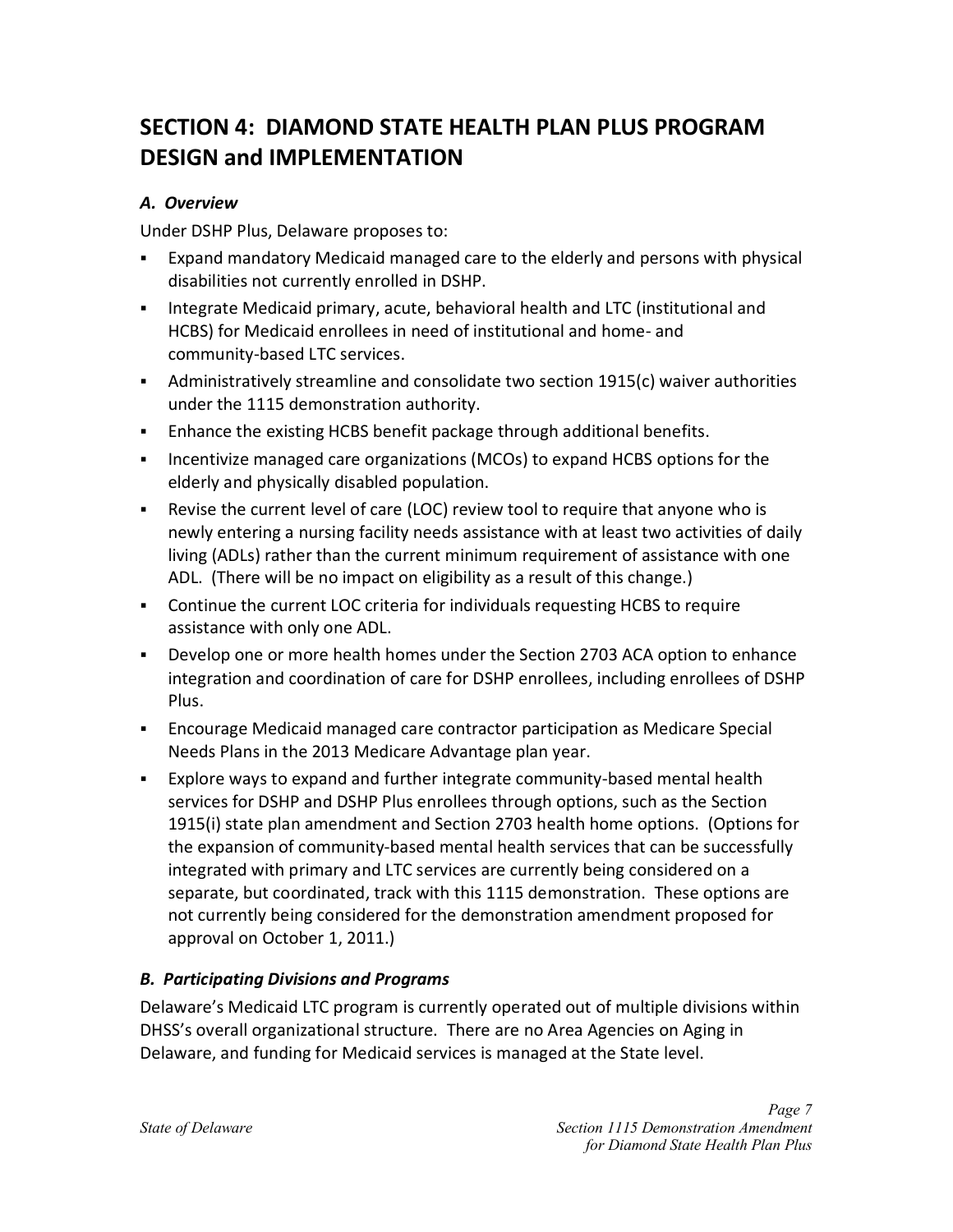#### *Delaware Health and Social Services*

DHSS is the Medicaid single State agency in Delaware. DHSS includes 12 divisions, which provide services in the areas of public health, social services, substance abuse and mental health, child support, developmental disabilities, LTC, visual impairment, aging and adults with physical disabilities and Medicaid and Medical assistance. The DHSS is also responsible for four LTC facilities and the State's only psychiatric hospital, the Delaware Psychiatric Center, which is associated with other private psychiatric facilities. In addition, DHSS operates the Long-Term Care Ombudsman Program.

#### *Division of Medicaid and Medical Assistance*

In addition to administering the acute care Medicaid program and Children's Health Insurance Program, DMMA also oversees/provides benefits as follows:

- Nursing Facility Services: Individuals receiving this benefit must be in need of a skilled or intermediate level of care provided by a nursing facility. Financial eligibility is set at 250% of the Supplemental Security Income (SSI) standard (\$1,685/month for an individual in 2010) and assets are limited to \$2,000 for the institutionalized client (there is a higher asset limit for the spouse still living in the community).
- Qualified Medicare Beneficiary Programs for dual eligibles.
- Children's Community Alternative Disability Program: Delaware provides this optional Medicaid coverage to children under section 1902(e)(3) of the Social Security Act with severe disabilities who meet the SSI disability criteria but do not qualify for SSI or other Medicaid-qualifying programs because their parents' income and/or resources are considered as part of the eligibility process. The child's gross monthly income cannot exceed 250% of the SSI standard, and countable assets cannot exceed \$2,000. The parent's income and assets are not considered. These children are currently enrolled in DSHP.
- AIDS Home- and Community-Based (AIDS HCB) Waiver Program: Enrollees in this statewide 1915(c) waiver program receive all the regularly covered Medicaid services, plus the following special waiver services: case management, mental health services, personal care services, respite care and supplemental nutrition.
- SSI-related Programs: Including Medical Assistance during Transition to Medicare, Medicaid for Workers with Disabilities under Ticket to Work and Work Incentives Improvement Act of 1999 and Disabled Adult Children.
- Financial Eligibility Determinations: DMMA is responsible for determining financial eligibility for the State's Medicaid home- and community-based waivers.
- Medical Eligibility Determinations: DMMA is also responsible for determining medical eligibility for individuals seeking the following benefits/programs: Nursing Facility services, AIDS HCB Waiver, and the Children's Community Alternative Disability program.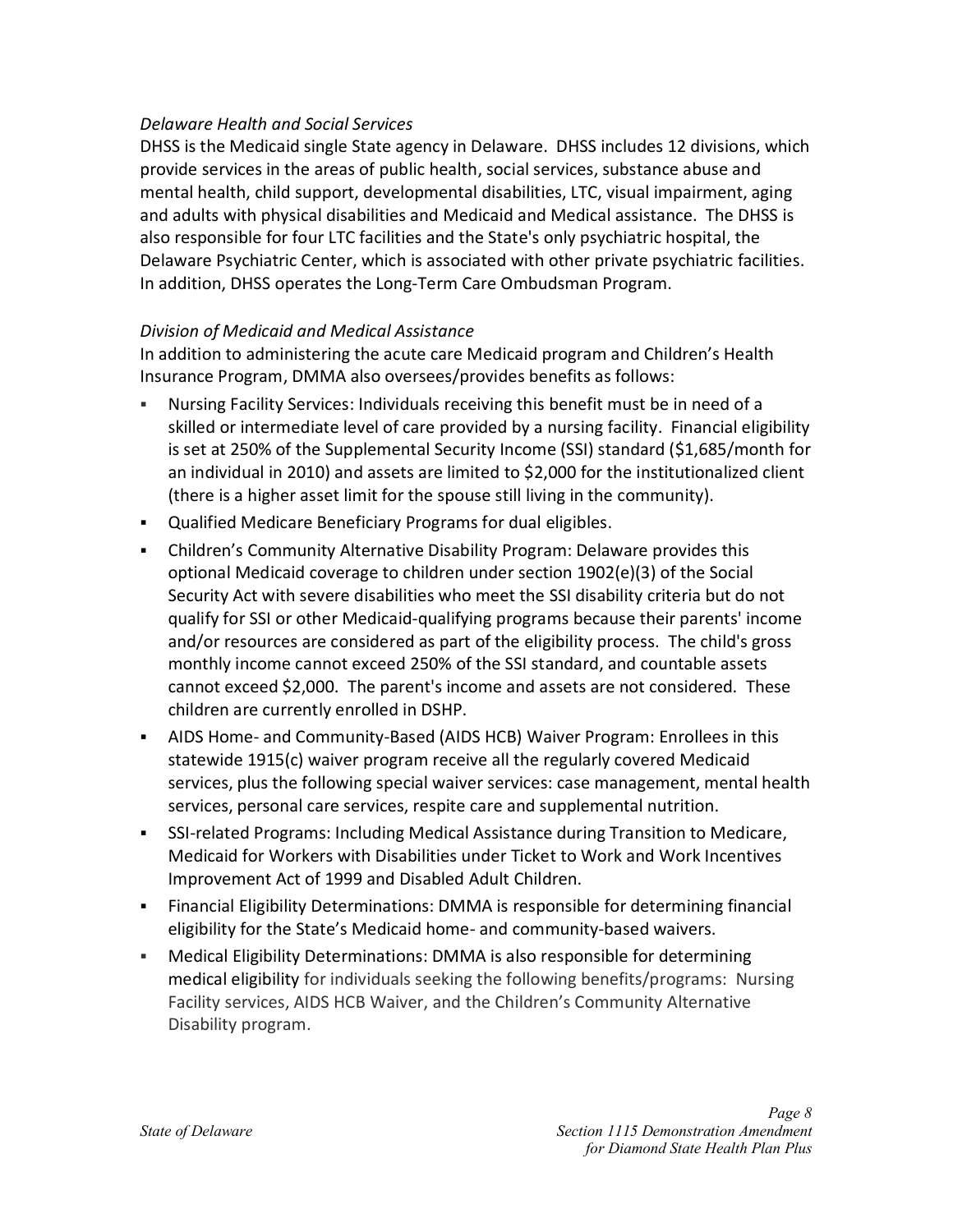## *Division of Services for Aging and Adults with Physical Disabilities*

In addition to being Delaware's State Unit on Aging, DSAAPD oversees a variety of programs and services. For example:

- Elderly and Disabled Waiver Program: This is a statewide Medicaid 1915(c) waiver that provides an alternative to nursing home care for eligible older persons and adults with physical disabilities. The program includes services to help a person to continue living in his or her home safely. Nurses and social workers coordinate with participants and their caregivers to develop care plans that help to meet individual needs. This waiver recently consolidated the Acquired Brain Injury and Assisted Living Facility Section 1915(c) waivers into a single waiver and added consumer-directed personal care services. Enrollees in this waiver receive all regularly-covered Medicaid services, plus the following additional HCBS services: adult day services, assisted living, case management, cognitive services, day habilitation, personal care services, personal emergency response system, respite care, specialized medical equipment and supplies and support for participant direction.
- Medical Eligibility Determinations: DSAAPD is also responsible for determining medical eligibility for the Medicaid 1915(c) waiver that provides an alternative to nursing home care for eligible older persons and adults with physical disabilities.
- Other Services: DSAAPD also provides the following services, mostly through the use of State funds, but sometimes with other federal funds or block grants: assistive devices, Alzheimer's day treatment, attendant services, home-delivered meals, home modifications, housekeeping services and medical transportation.

# *Organizational Impact of DSHP Plus*

As described above, LTC clients currently receive services provided by two divisions of DHSS. Upon implementation of DSHP Plus on April 1, 2012, DMMA will operate a central intake unit and there will be a single medical and financial determination. As with any implementation of a major managed care expansion, State resources are being reevaluated to align with the new program design and in a manner that will enhance the State's oversight of the managed care contractors (e.g., quality assurance, level of care assessments, contract management). DMMA and DSAAPD are working closely together to identify and effectuate such changes as the design of DSHP Plus evolves.

# <span id="page-10-1"></span><span id="page-10-0"></span>**C. Eligibility and Enrollment**

DSHP Plus will be a continuation of Delaware's ongoing Section 1115 demonstration for DSHP and will expand mandatory Medicaid managed care to the elderly and persons with physical disabilities not currently enrolled in DSHP. The implementation of DSHP Plus will add to the demonstration full-benefit dual eligibles, long-term nursing facility residents and participants eligible to receive HCBS waiver services under the current Elderly & Disabled (E/D) and AIDS section 1915(c) waivers.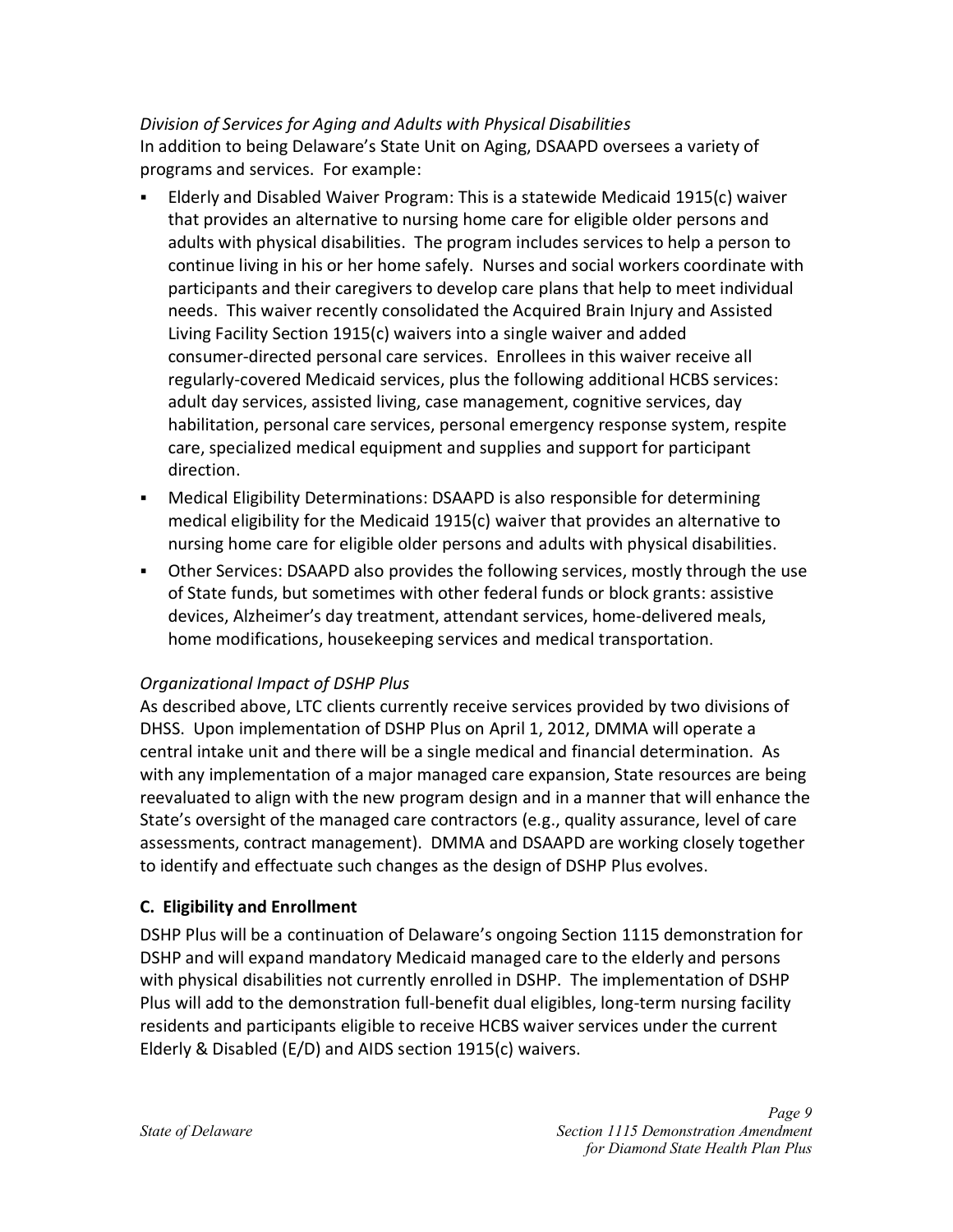**DSHP Plus Eligibility.** In addition to the current DSHP populations, the following persons will be included in DSHP Plus:

Individuals meeting an institutional level of care:

- Individuals enrolled in the  $E/D$  and AIDS 1915(c) waiver programs
- **I.** Individuals residing in State-operated and private institutions, other than intermediate care facilities for the mentally retarded (ICF/MRs). Children in pediatric nursing facilities

Individuals not meeting an institutional level of care:

- Full benefit dual eligibles: Individuals eligible for both Medicare and Medicaid (all ages)
- Medicaid for Workers with Disabilities

As further described below in the "Benefits" section, Delaware proposes to terminate two existing section 1915(c) waivers while maintaining the eligibility and benefits currently covered under those waivers through section 1115 demonstration authority. Delaware is requesting authority under the DSHP Plus demonstration to continue coverage of individuals who would otherwise be Medicaid-eligible under 42 CFR 435.217 if the services they receive under DSHP Plus were provided under the E/D or AIDS Section 1915(c) waivers as those waivers are currently approved.

**Eligibility Exclusions.** The following persons will be excluded from DSHP/DSHP Plus:

Individuals enrolled in the Section 1915(c) Division of Disability Determination Services Waiver program.

ICF/MR residents of the Stockley Center and Mary Campbell Center, excluding clients residing in the assisted living portion of the Stockley Center.

Individuals who choose to enroll in PACE when that program becomes operational (estimated to begin in October 2013, though an exact start-up date has not yet been determined.)

Any Medicaid members that DMMA has already authorized for out-of-state placement at time of program implementation will remain in the FFS program. (However, effective with implementation on 04/01/2012, DMMA will no longer authorize and pay for new out-of state placements through FFS. DMMA expects the DSHP MCOs to better coordinate care and services to avoid the need for any new out-of-state placements.)

Dual eligibles other than full-benefit duals.

Presumptively eligible pregnant women.

Breast and Cervical Cancer Treatment Program enrollees.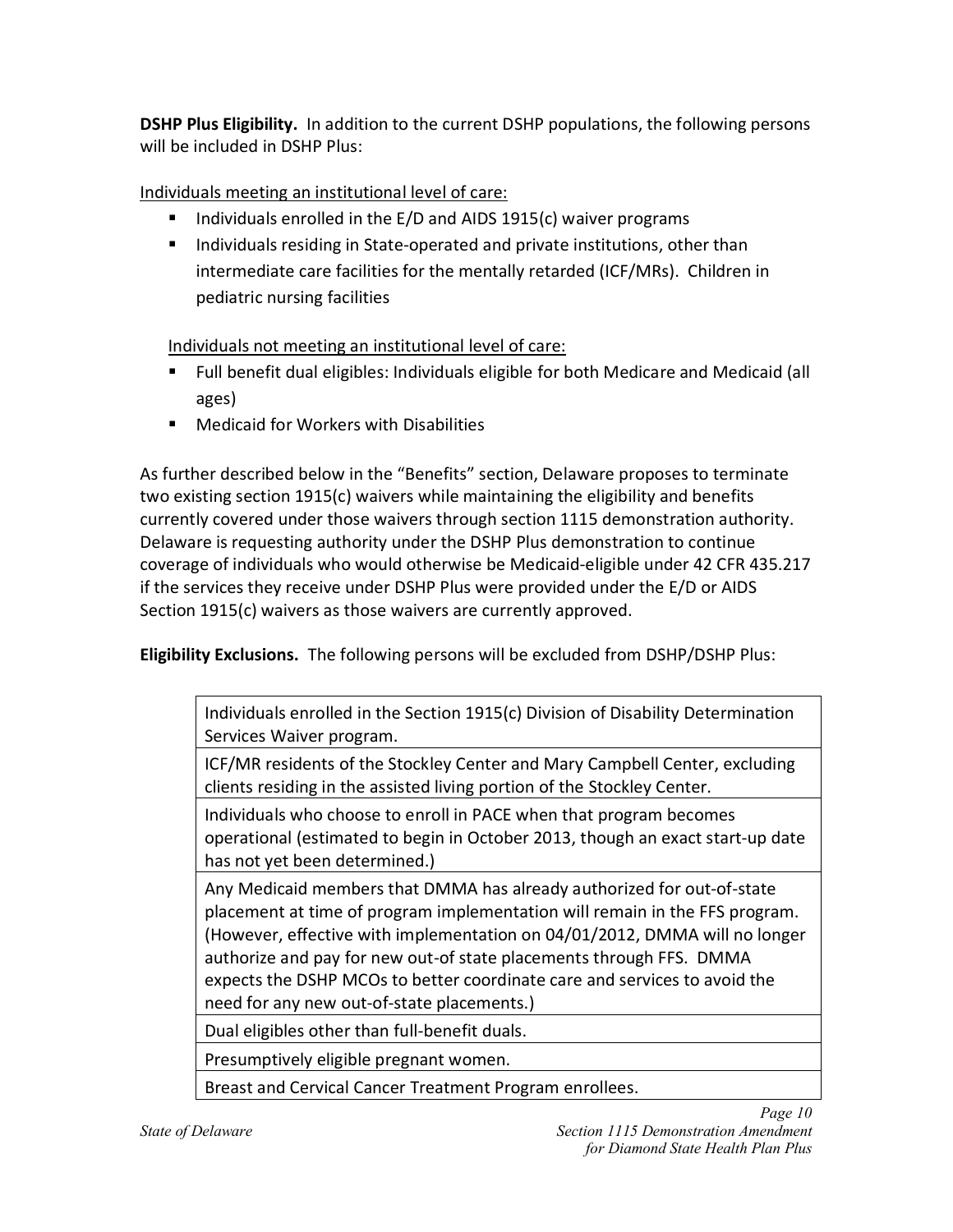Unqualified aliens, both documented and undocumented, receiving emergency services as defined in section 1903(v) of the Social Security Act. Those only in need of the 30-Day Acute Care Hospital program (42 CFR 435.236

Delaware acknowledges the concerns CMS has raised about delays in eligibility resulting from managed care enrollment and is providing an assurance that no such delay will occur for DSHP Plus enrollees. Delaware will provide Medicaid coverage as of the date of application for DSHP enrollees. As is currently authorized for DSHP, Delaware will not provide retroactive eligibility prior to the date of application to DSHP enrollees with the exception of nursing facility residents.

**\_\_\_\_\_\_\_\_\_\_\_\_\_\_\_\_\_\_\_\_\_\_\_\_\_\_\_\_\_\_\_\_\_\_\_\_\_\_\_\_\_\_\_\_\_\_\_\_\_\_\_\_\_\_\_\_\_\_\_\_\_\_\_\_\_\_\_\_\_\_\_\_** 

**\_\_\_\_\_\_\_\_\_\_\_\_\_\_\_\_\_\_\_\_\_\_\_\_\_\_\_\_\_\_\_\_\_\_\_\_\_\_\_\_\_\_\_\_\_\_\_\_\_\_\_\_\_\_\_\_\_\_\_\_\_\_\_\_\_\_\_\_\_\_\_\_** 

group covered on page 19 of Attachment 2.2-A of the State Plan)

#### **Eligibility: Expenditure Authority Requested**

#### **1. DSHP Plus 217-Like HCBS Group**

Expenditures for DSHP Plus enrollees who are age 65 and older and adults age 21 and older with disabilities and who would otherwise be Medicaid-eligible under section 1902(a)(10)(A)(ii)(VI) of the Act and 42 CFR § 435.217 in conjunction with section  $1902(a)(10)(A)(ii)(V)$  of the Act, if the services they receive under DSHP Plus were provided under Medicaid and a HCBS waiver granted to the State under section 1915(c) of the Act, as of the initial approval date of the DSHP Plus component of this demonstration. This includes the application of the spousal impoverishment eligibility rules.

#### **Eligibility: Waiver Authority Requested**

#### **1. Retroactive Eligibility Section 1902(a)(34)** Section 1902(a)(34)

To the extent necessary to not extend eligibility to individuals (other than nursing facility residents) prior to the date that an application for assistance is made.

**\_\_\_\_\_\_\_\_\_\_\_\_\_\_\_\_\_\_\_\_\_\_\_\_\_\_\_\_\_\_\_\_\_\_\_\_\_\_\_\_\_\_\_\_\_\_\_\_\_\_\_\_\_\_\_\_\_\_\_\_\_\_\_\_\_\_\_\_\_\_\_\_** 

**\_\_\_\_\_\_\_\_\_\_\_\_\_\_\_\_\_\_\_\_\_\_\_\_\_\_\_\_\_\_\_\_\_\_\_\_\_\_\_\_\_\_\_\_\_\_\_\_\_\_\_\_\_\_\_\_\_\_\_\_\_\_\_\_\_\_\_\_\_\_\_\_** 

**\_\_\_\_\_\_\_\_\_\_\_\_\_\_\_\_\_\_\_\_\_\_\_\_\_\_\_\_\_\_\_\_\_\_\_\_\_\_\_\_\_\_\_\_\_\_\_\_\_\_\_\_\_\_\_\_\_\_\_\_\_\_\_\_\_\_\_\_\_\_\_\_** 

### <span id="page-12-0"></span>**D. Benefits**

DSHP Plus will be a continuation of Delaware's ongoing Section 1115 demonstration for DSHP. All waiver enrollees will receive the current DSHP benefit package of primary, acute and behavioral health care services. Under DSHP Plus, the current Medicaid state plan institutional, E/D 1915(c) Waiver, and AIDS Section 1915(c) Waiver home- and community-based LTC services will be made available to individuals as they are today, except as noted below. The MCOs will also be required to contract with a fiscal employer agent (FEA) for the purpose of continuing the consumer direction under DSHP Plus.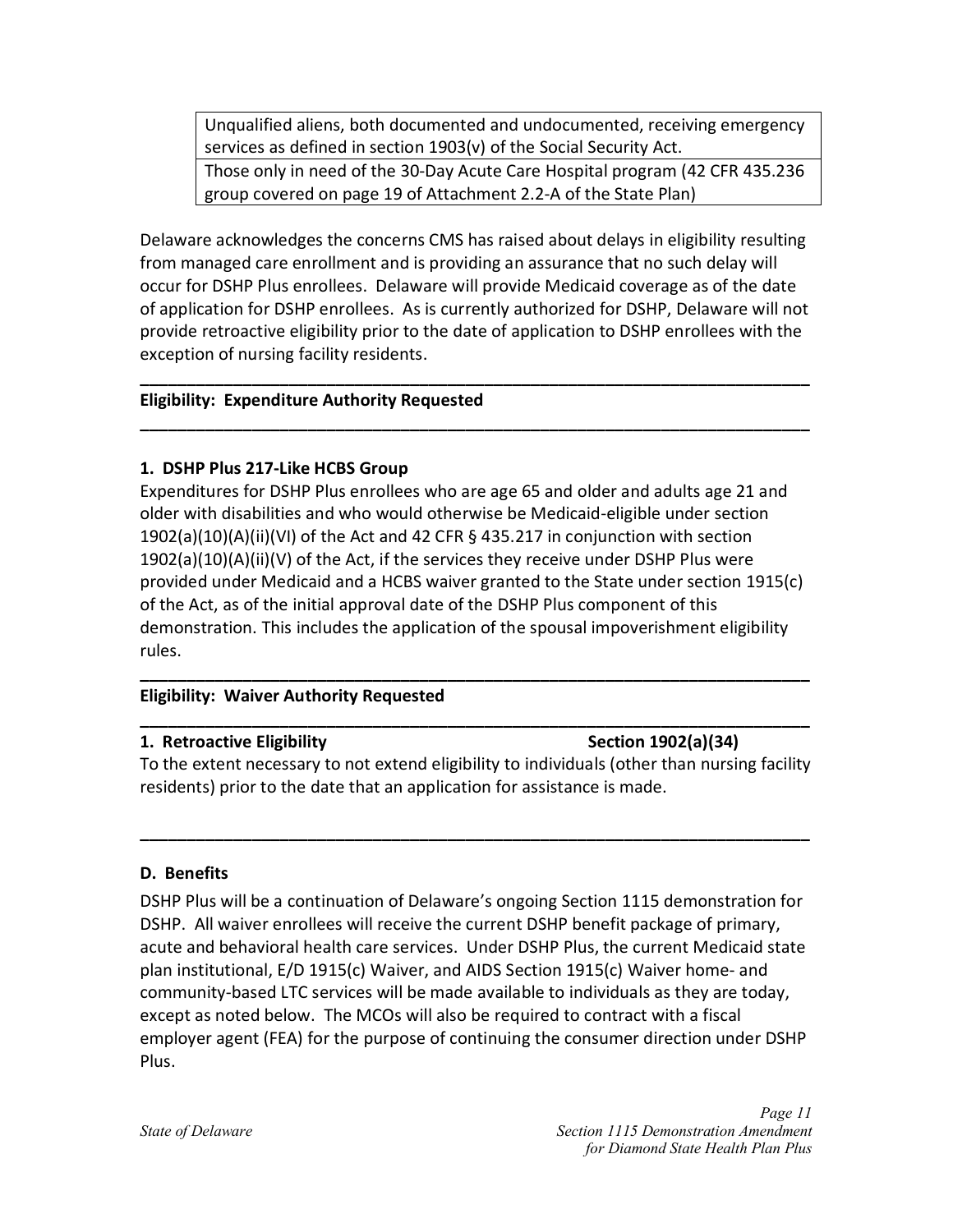Delaware proposes to offer the following expanded HCBS services under DSHP Plus:

- (1) Home modifications for the Plus-HCBS group (see chart below) determined to be cost-effective and medically necessary by the DSHP Plus MCO. Limit: \$6,000 per project; \$10,000 per benefit year; \$20,000 per lifetime.
- (2) Community transition services (e.g., bed rails, administrative paperwork, food staples, home modifications, household set-up, moving expenses, housing application fees, housing security deposits, utility security deposits) for individuals moving from a nursing facility to the community under the MFP program. Limit: \$2,500 per lifetime.
- (3) Home-delivered meals (up to one meal per day).

DSHP Plus MCOs will be incentivized to offer cost-effective, innovative services as alternatives to institutional care when appropriate and acceptable to the member. No additional funding is requested under the demonstration for these services, but Delaware will allow for modifications in the capitation rate development process to account for the expected cost and utilization of "in lieu of" services when such services support increased flexibility, consumer acceptance and cost efficiency in DSHP Plus. Such services will be provided at the option of the DSHP Plus contractor but must be approved by DMMA.

A key goal of DSHP Plus is rebalancing Delaware's LTC system in favor of community-based services. Currently, Delaware's institutional LOC criteria requires one ADL for both Nursing Home and HCB services. To assist in rebalancing, DMMA is proposing to revise the current institutional LOC review tool to encourage appropriate diversion of clients to the community, so that needs are met in the least restrictive setting. DMMA proposes to require that anyone who is newly entering a nursing facility must need assistance with at least two ADLs rather than the current minimum requirement of assistance with one ADL. Although Delaware does not expect a significant change for this population, given the average ADLs of clients residing nursing facilities, this will assist in achieving the goal of greater, appropriate placements in community settings. DMMA has been tracking ADLs since May. Individuals who meet the institutional LOC criteria in place immediately prior to DSHP Plus becoming operational will continue to be evaluated against those earlier criteria. This change will only affect the setting in which an individual's services are provided and will not impact an individual's Medicaid eligibility.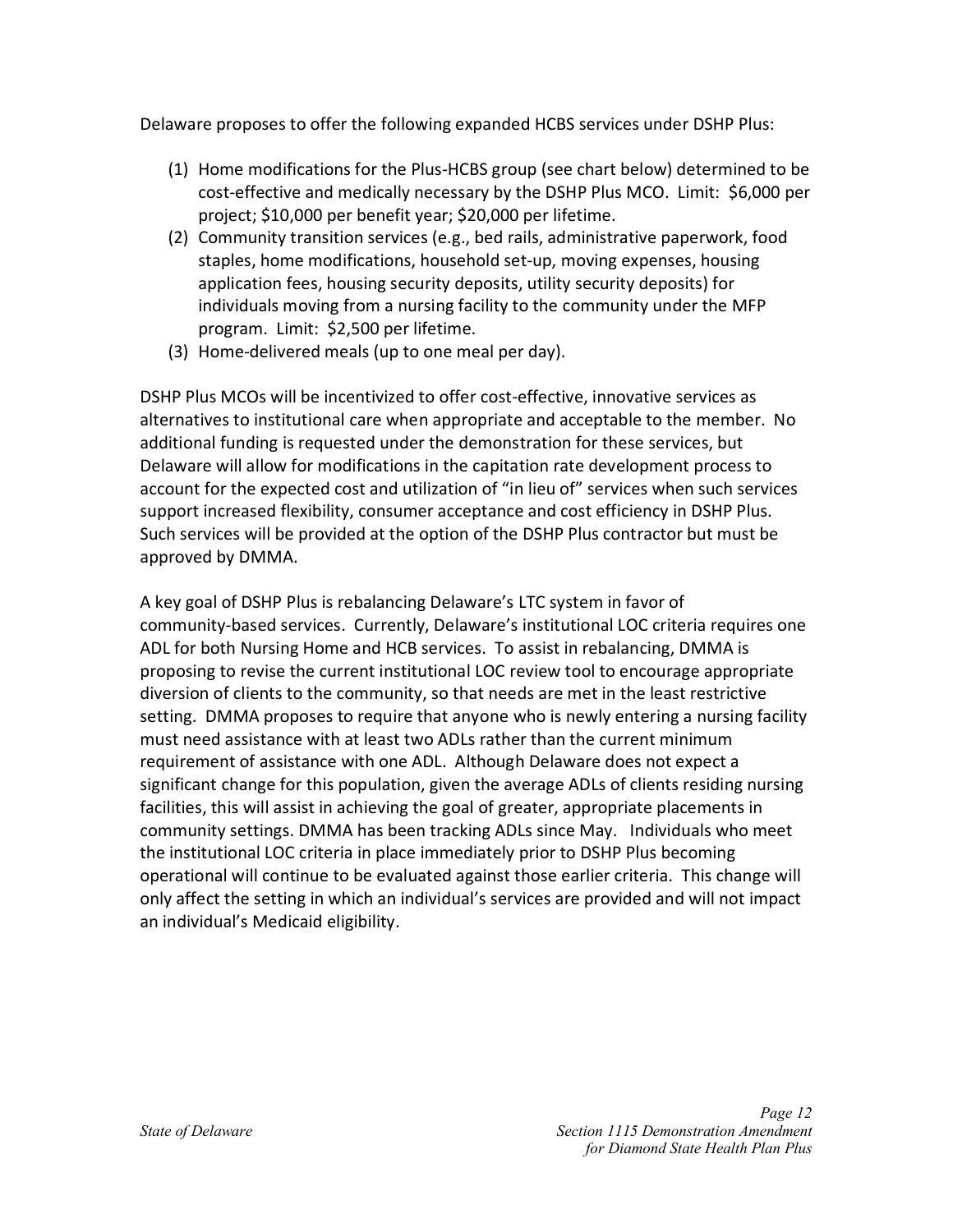**DSHP Plus Eligibility Group | Description** Plus-Institutional Until Plus is operational (i.e., services delivered through MCOs), individuals residing in institutions other than ICF/MRs who meet the institutional LOC criteria (i.e., one ADL) in place at the time of admission. \*Once Plus is operational, individuals residing in institutions other than ICF/MRs who (1) were admitted prior to 4/1/12 and met the institutional LOC criteria in place as of 3/30/12 (i.e., at least one ADL); (2) applied for LTC prior to 4/1/12 and met the institutional LOC criteria in place as of 3/30/12 (i.e., at least one ADL); or (3) who meet the revised institutional LOC criteria (i.e., at least two ADLs) in place as of 4/1/12. Includes children in specialty pediatric nursing facilities. Plus-HCBS | Individuals meeting the institutional LOC requirements in place as of March 30, 2012 (i.e., at least one ADL.) Note: Once Plus is operational on April 1, 2012, there will be a lower LOC requirement for HCBS waiver-like services than for institutional services, except for grandfathered individuals. Plus-Duals **Full-benefit dual eligibles who are not at a LTC LOC.** 

As part of DSHP Plus, these populations are proposed to be included under the demonstration and enrolled in mandatory Medicaid managed care as follows:

*\*The State may grant an exception for persons in the Plus-HCBS group seeking nursing facility admission or readmission who continue to meet the nursing facility LOC in place as of March 31, 2012, but whose needs can no longer be safely be met in the community.* 

*Termination and Transition of the Elderly & Disabled and AIDS Waivers:* 

With the approval of this 1115 demonstration amendment, two of Delaware's three section 1915(c) HCBS waivers will terminate but services will continue as they do today during the transition period from FFS to managed care. DMMA intends to transition the authority for providing the HCBS services currently authorized for the E/D and AIDS waivers under section 1915(c) authority to a section 1115 demonstration authority. The State requests to cease operating these HCBS Waivers under section 1915(c) authority upon approval of the DSHP Plus Section 1115 demonstration amendment, but to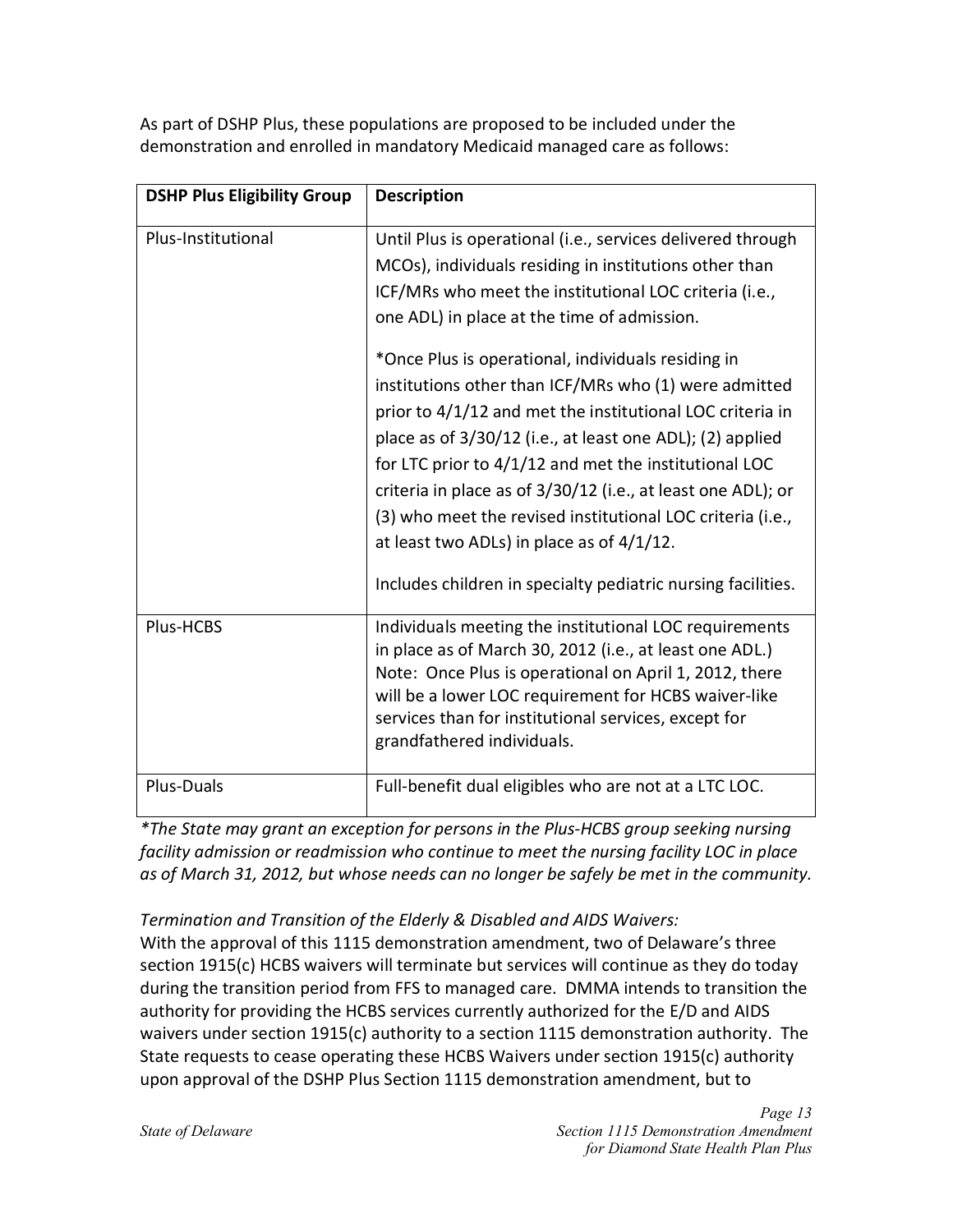continue these same programs as "transitional" HCBS waivers under the demonstration authority until the DSHP Plus managed care contractors become operational. Once the DSHP Plus managed care contracts become operational, DMMA will cease operating these "transitional" waivers under the demonstration.

Delaware is committed to a seamless process for transitioning the two 1915(c) waiver programs into the section 1115 demonstration and into managed care. Delaware will submit to CMS and to waiver participants the notices required under section 1915(c) waiver rules in order to terminate the E/D and AIDS waivers and is preparing a transition plan for the termination of the waiver authorities. However, as the transition from authorities during the "transitional" waiver period should be seamless to waiver participants, in order to avoid participant confusion, the notices will emphasize that there will be no loss of services, waiver participants will be able to continue seeing their current providers and no action is needed on the part of the waiver enrollees when the authority shifts from section 1915(c) to section 1115 demonstration authority during the "transitional" waiver period. Delaware has recent experience in completing a successful consolidation of three 1915(c) waivers into the single E/D Waiver and proposes to model the language in this notice after consolidation (see attached letter.)



State staff will continue to perform the initial and annual LOC assessments for those being considered for the LTC institutional LOC benefits. Using the State's approved tool, the MCOs will be responsible for assessments to determine LOC for reimbursement and care planning. Delaware will delegate the LOC responsibility for reimbursement to the MCOs once there has been sufficient inter-rater reliability between the plans' and DMMA's findings. DMMA will periodically continue to sample MCO determinations to ensure consistency.

Once a member has been enrolled in an MCO, an eligibility change from DSHP to DSHP Plus will not result in a managed care disenrollment. Instead, the member will remain enrolled with the MCO, but DMMA will adjust the eligibility category and trigger movement from one rate tier to another. The member will receive additional information about the new benefit package and enrollment in Plus at this point and have an opportunity to change plans if the member so chooses.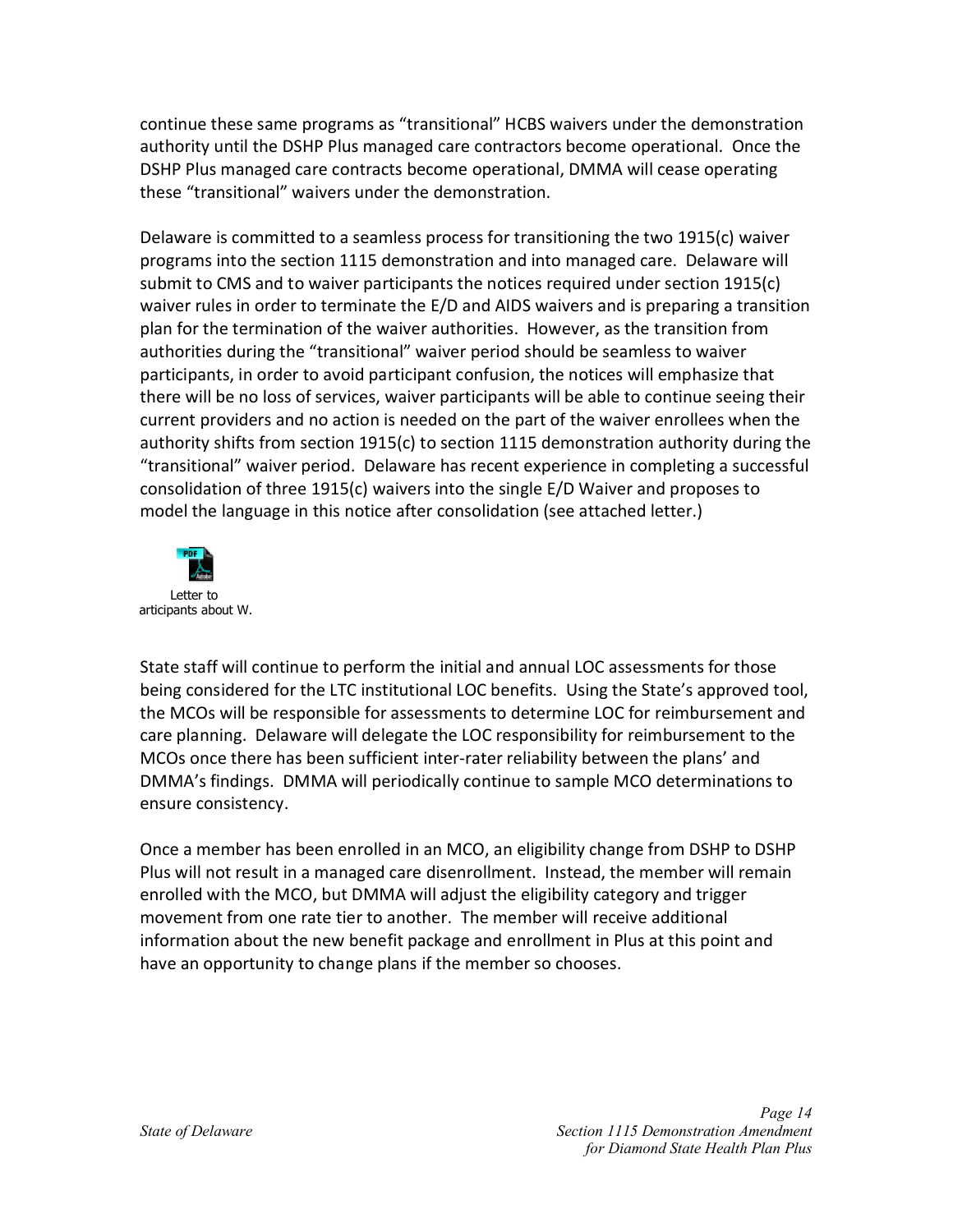**DSHP Plus Benefits.** Benefits provided through this Demonstration for the DSHP Plus population are as follows:

| Inpatient and outpatient hospital services,<br>including ambulatory surgical centers                                                                                                                          | Private duty nursing                                                                                                                                                                                                                                                                                                                                                |
|---------------------------------------------------------------------------------------------------------------------------------------------------------------------------------------------------------------|---------------------------------------------------------------------------------------------------------------------------------------------------------------------------------------------------------------------------------------------------------------------------------------------------------------------------------------------------------------------|
| Clinic services, including rural health clinics and<br>federally qualified health center services and<br>non-hospital affiliated ambulatory surgical centers                                                  | Community-based residential alternatives that<br>include Assisted Living Facilities*                                                                                                                                                                                                                                                                                |
| Laboratory and x-ray services, including<br>non-invasive and invasive imaging                                                                                                                                 | Personal Care*                                                                                                                                                                                                                                                                                                                                                      |
| Home health services                                                                                                                                                                                          | Respite care, both at home and in Nursing and<br>Assisted Living Facilities*                                                                                                                                                                                                                                                                                        |
| Early Periodic Screening, Diagnosis, and<br>Treatment services (for individuals under age 21)                                                                                                                 | Day Habilitation*                                                                                                                                                                                                                                                                                                                                                   |
| Family planning services and supplies                                                                                                                                                                         | Cognitive Services *                                                                                                                                                                                                                                                                                                                                                |
| Physicians services, including nurse practitioners<br>and nurse midwife services                                                                                                                              | Emergency Response System*                                                                                                                                                                                                                                                                                                                                          |
| Dental services (for individuals under age 21 only)                                                                                                                                                           | Consumer-directed Attendant Care*                                                                                                                                                                                                                                                                                                                                   |
| Physical and occupational therapy                                                                                                                                                                             | Independent Activities of Daily Living (chore)*                                                                                                                                                                                                                                                                                                                     |
| Speech, hearing and language therapy                                                                                                                                                                          | Nutritional supplements not covered under the<br>State Plan for individuals diagnosed with AIDS*                                                                                                                                                                                                                                                                    |
| Durable medical equipment, including prosthetic<br>and orthotic devices, hearing aids and prescription<br>shoes                                                                                               | Specialized durable medical equipment not covered<br>under the State Plan*                                                                                                                                                                                                                                                                                          |
| Nursing facility services (after the first 30 days of<br>admission) (for individuals not receiving HCBS)                                                                                                      | Minor home modifications (up to \$6,000 per<br>project; \$10,000 per benefit year; and \$20,000 per<br>lifetime)*                                                                                                                                                                                                                                                   |
| Hospice care services                                                                                                                                                                                         | Home-delivered meals (up to one meal per day)*                                                                                                                                                                                                                                                                                                                      |
| Outpatient behavioral health services (mental<br>health and chemical dependence services): MCO<br>benefit limited to 30 visits for children (w/FFS<br>wraparound for additional visits) and 20 for<br>adults) | Case management services*                                                                                                                                                                                                                                                                                                                                           |
| <b>Emergency transportation</b>                                                                                                                                                                               | Community transition services (e.g., bed rails,<br>administrative paperwork, food staples, home<br>modifications, household set-up, moving expenses,<br>housing application fees, housing security deposits,<br>utility security deposits) for individuals moving<br>from a nursing facility to the community under the<br>MFP program. Limit: \$2500 per lifetime. |
| Renal dialysis                                                                                                                                                                                                | Transition workshops for those moving from a<br>nursing facility to the community under the MFP                                                                                                                                                                                                                                                                     |

 **Table 1: DSHP Plus Services Covered in the MCO Benefit Package**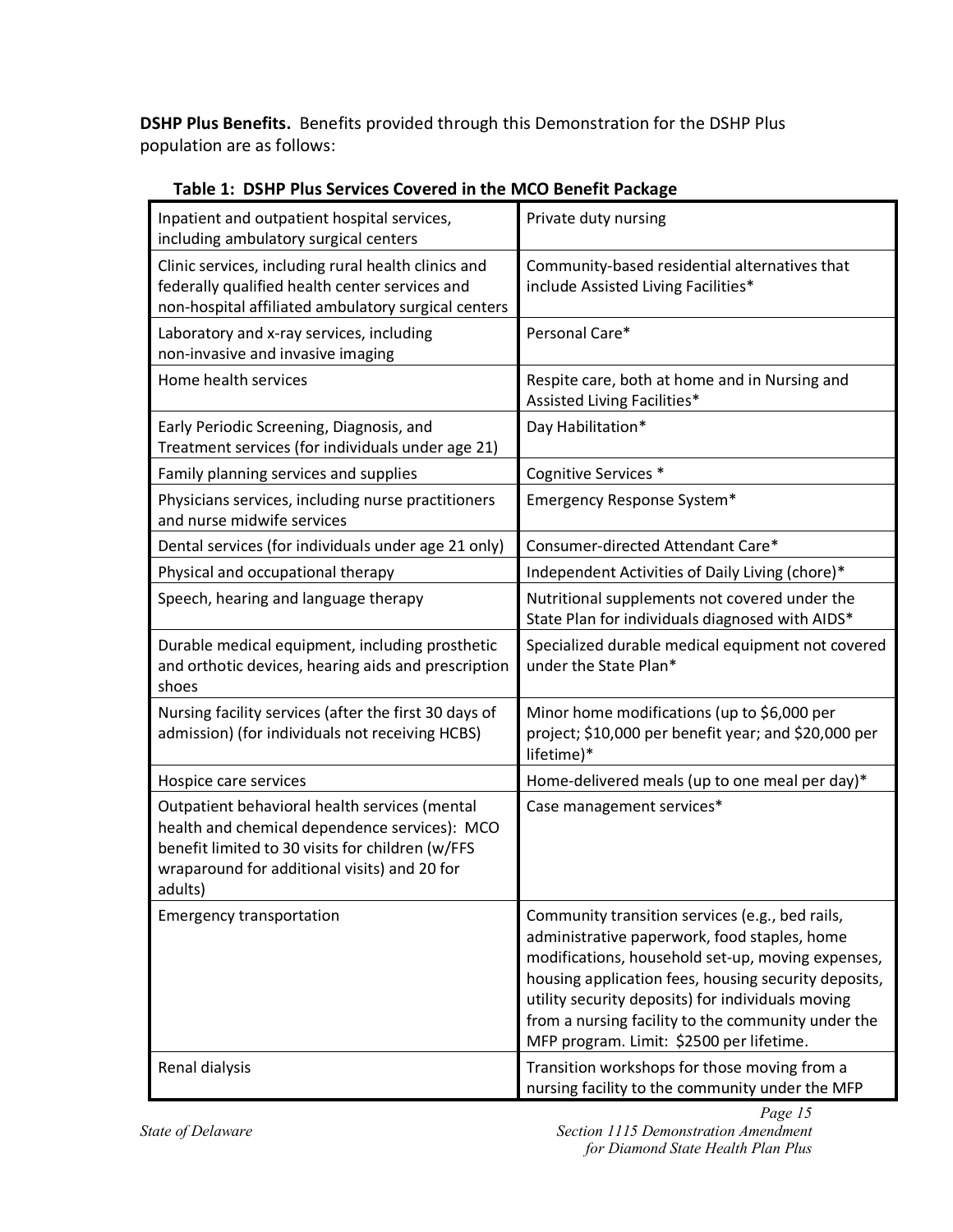| program. These workshops prepare the individual |
|-------------------------------------------------|
| and their families and other caregivers for     |
| <b>Community living.</b>                        |

\* Covered for the HCBS-Plus Group

All other state plan services, including mental health and substance abused services above the MCO limits, will be provided in FFS as they are for the DSHP enrollees.

#### **Case management and support coordination model**

The DSHP Plus MCOs will be required to establish a LTC case management and support coordination program as directed by the State. DMMA will establish minimum case management program requirements and qualifications for case managers. MCOs will provide case management and support coordination either directly or through contracts with other organizations. Additionally, DMMA will require that each MCO assigns one and only one case manager for every member eligible to receive LTC services.

For those members enrolled at the time of the DSHP Plus implementation, that require LTC services, DMMA will establish timelines for the initial contact, care assessment, plan of care, individual service agreement and authorization and implementation of services. DMMA will ensure that the MCO case managers have information pertaining to the individual from the previous 12 months, including the case manager case notes, care assessments, plan of care (most recent) and the types and amount of services currently authorized.

**Plan of Care:** For each member eligible to receive LTC services, the DSHP Plus MCO will develop and implement a person-centered written plan of care and individual service agreement. It will analyze and describe the medical, social, behavioral and LTC services that the member will receive. In developing the plan of care, the MCO will consider appropriate options for the individual related to his/her medical, behavioral health, psychosocial, case-specific needs at a specific point in time, as well as goals for longer term strategic planning, and the MCO will be expected to emphasize services that are provided in members' homes and communities in order to prevent or delay institutionalization whenever possible.

If, at the time of implementation, an individual is currently receiving HCBS under the E/D or AIDS section 1915(c) waiver and continues to meet a nursing facility level of care, the member will continue to receive HCBS from their current provider(s) for at least 90 days and until a care assessment has been completed by an MCO case manager. Based upon the services in place at the time of DSHP Plus implementation, the services need not be identical to the ones previously received under the Section 1915(c) waiver, but any change must be based upon the care assessment.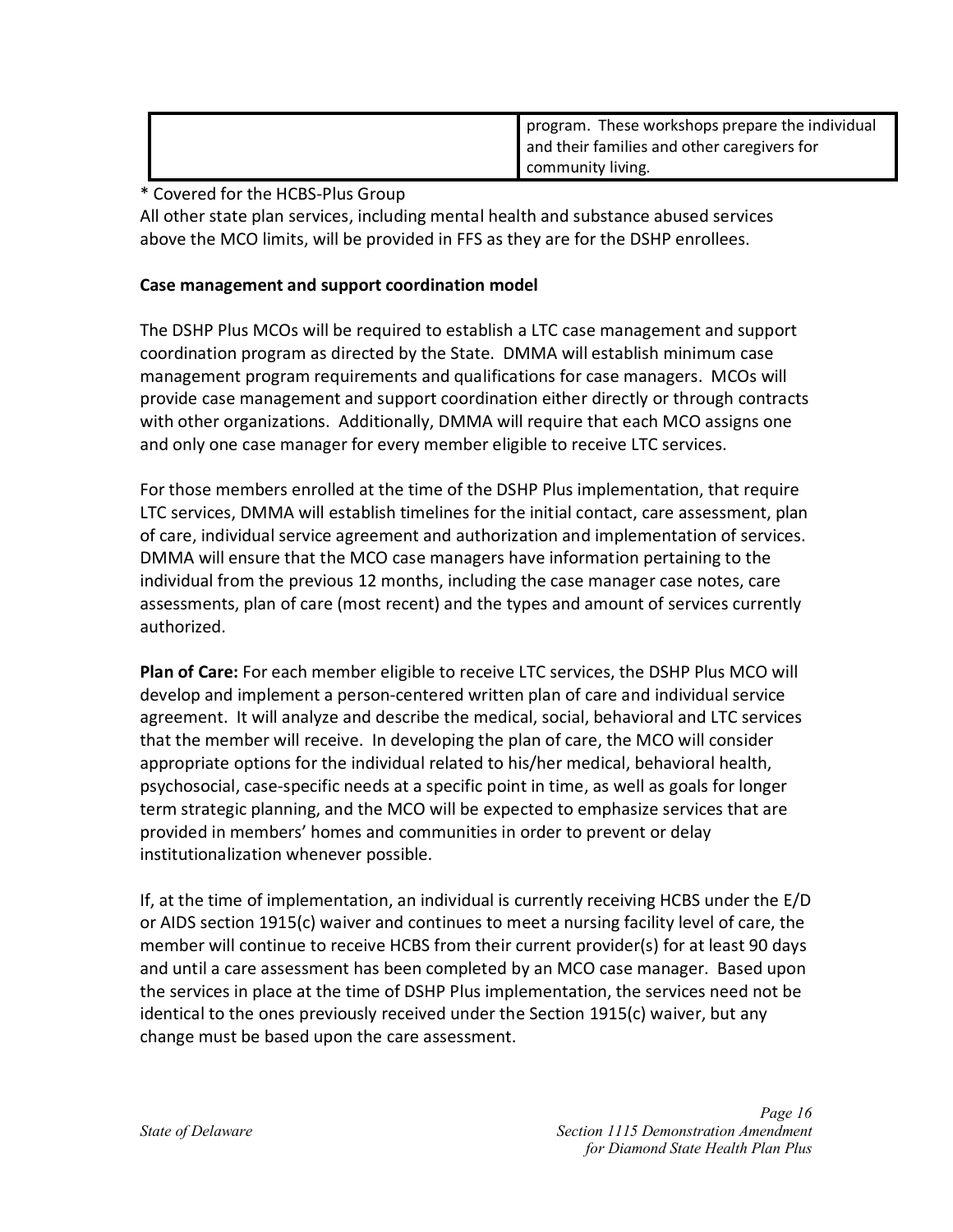Delaware is also in the process of developing one or more health home options under section 2703 of ACA for inclusion under this demonstration. To date, DMMA has formed a workgroup, including representatives from the DMMA, Medicaid MCOs, the Division of Public Health, the Division of Substance Abuse and Mental Health and Nemours to explore the new health home option. A data subgroup has researched which populations would best be served following the CMS guidelines for coverage of health homes. Data collection showed that the following chronic conditions proved to be where efforts could be best focused: diabetes, respiratory conditions (chronic obstructive pulmonary disease, asthma) cardiac diseases (coronary artery disease, myocardial infarctions and hypertension) and behavioral health. Additional providers and stakeholders have been identified for inclusion in ongoing planning activities. While Delaware does not anticipate finalizing the design of its health home model(s) and gaining CMS approval by the time that DSHP Plus is implemented, Delaware is requesting authority under this amendment to implement any approved State plan amendment to provide health homes under section 2703 of ACA to eligible demonstration enrollees.

Delaware currently "carves out" pharmacy from the DSHP MCO benefit package and will continue to do so upon the initial implementation of DSHP Plus. However, as Delaware considers options for encouraging greater integration of care and the impact of the rebates on MCO drugs purchased by Medicaid MCOs under Section 2501(c) of the Affordable Care Act on DSHP and DSHP Plus, the State is requesting authority under this amendment to include pharmacy at a later date by notifying CMS and updating the Special Terms and Conditions regarding the budget neutrality computation.

The following Medicaid State Plan Services will be carved out of the Medicaid managed care programs and will continue to be paid directly by FFS for both the DSHP and DSHP Plus populations:

- Pharmacy
- **Child dental**
- Non-emergency transportation, except for emergency ambulance transportation
- Day habilitation services authorized by the Division of Developmental Disabilities Services
- Medically necessary behavioral health services in excess of MCO plan benefit limits described in Table 1
- Day treatment by continuous treatment teams for mental illness or substance abuse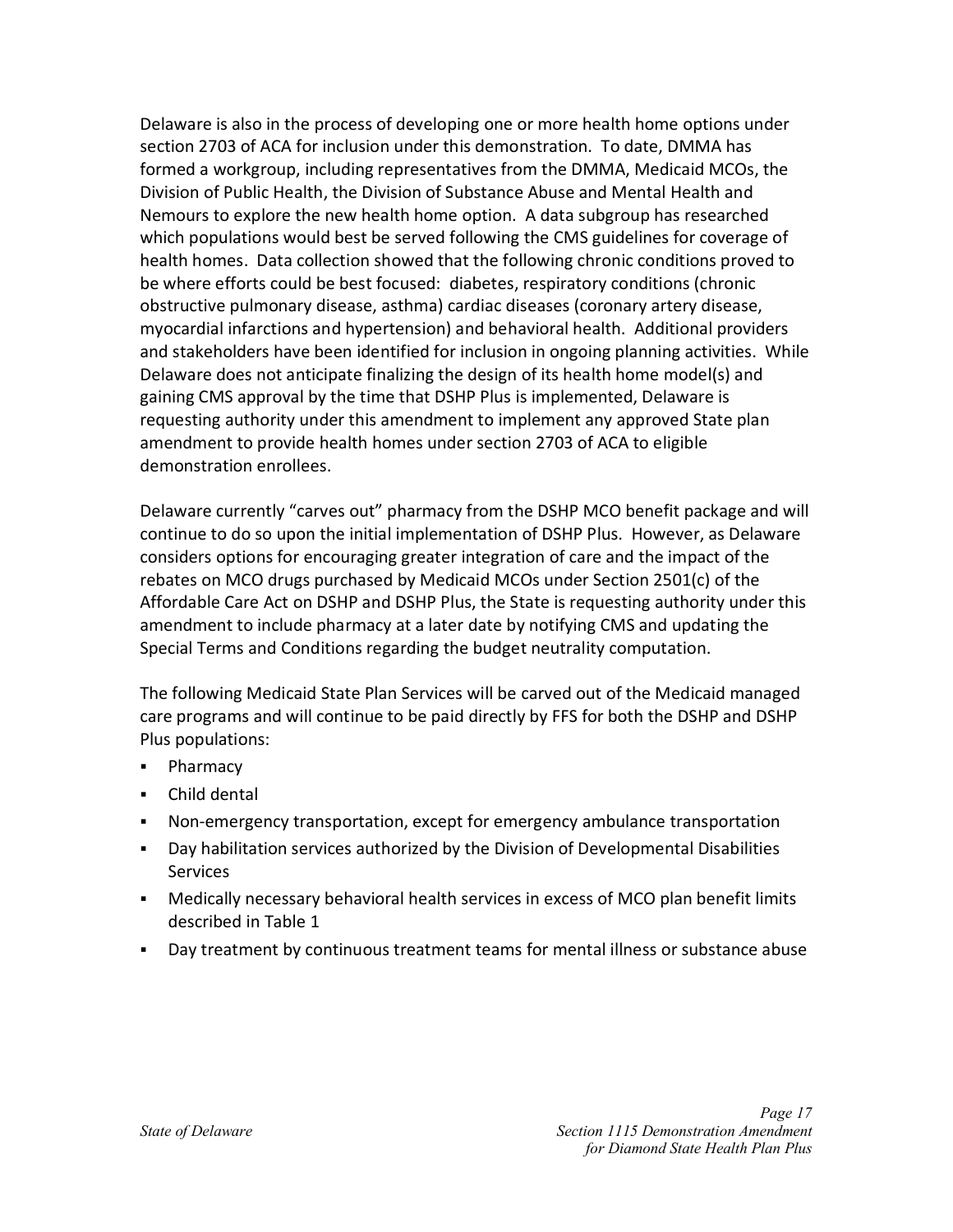#### **Benefits: Expenditure Authority Requested**

#### **Transitional HCBS Services**

Expenditures for the continued provision of services provided to individuals enrolled during the transition from FFS to DSHP Plus in Delaware's E/D and AIDS HCB Waiver programs for the period beginning with the effective date of this demonstration amendment until DSHP Plus MCO coverage is operational.

**\_\_\_\_\_\_\_\_\_\_\_\_\_\_\_\_\_\_\_\_\_\_\_\_\_\_\_\_\_\_\_\_\_\_\_\_\_\_\_\_\_\_\_\_\_\_\_\_\_\_\_\_\_\_\_\_\_\_\_\_\_\_\_\_\_\_\_\_\_\_\_\_** 

**\_\_\_\_\_\_\_\_\_\_\_\_\_\_\_\_\_\_\_\_\_\_\_\_\_\_\_\_\_\_\_\_\_\_\_\_\_\_\_\_\_\_\_\_\_\_\_\_\_\_\_\_\_\_\_\_\_\_\_\_\_\_\_\_\_\_\_\_\_\_\_\_** 

#### **DSHP Plus HCBS Services**

Expenditures for the provision of services, through DSHP Plus plans, that could be provided under the authority of section 1915(c) waivers, to individuals who meet an institutional LOC requirement in effect as of March 30, 2012.

#### **Expanded HCBS Services**

Expenditures for home modifications, community transition services and home-delivered meals provided to demonstration enrollees determined eligible for HCBS services.

#### **Nursing Facility Expenditures**

Expenditures for DSHP Plus-enrolled nursing facility residents who do not meet the nursing facility level of care criteria at the time of DSHP enrollment, but continue to meet the level of care criteria in place at the time of admission/enrollment.

**\_\_\_\_\_\_\_\_\_\_\_\_\_\_\_\_\_\_\_\_\_\_\_\_\_\_\_\_\_\_\_\_\_\_\_\_\_\_\_\_\_\_\_\_\_\_\_\_\_\_\_\_\_\_\_\_\_\_\_\_\_\_\_\_\_\_\_\_\_\_\_\_** 

**\_\_\_\_\_\_\_\_\_\_\_\_\_\_\_\_\_\_\_\_\_\_\_\_\_\_\_\_\_\_\_\_\_\_\_\_\_\_\_\_\_\_\_\_\_\_\_\_\_\_\_\_\_\_\_\_\_\_\_\_\_\_\_\_\_\_\_\_\_\_\_\_** 

#### **Benefits: Waiver Authority Requested**

## **1. Comparability and Amount Duration and Scope Sections 1902(a)(17) and 1902(a)(10)(B)**

To enable the State to determine whether an individual has a continuing need for nursing facility services and home- and community-based services for the elderly and disabled based on the criteria in use when the individual first was determined to need the service.

#### <span id="page-19-0"></span>**E. Cost-sharing**

Cost-sharing under DSHP and DSHP Plus will be consistent with any changes approved in the State plan.

**\_\_\_\_\_\_\_\_\_\_\_\_\_\_\_\_\_\_\_\_\_\_\_\_\_\_\_\_\_\_\_\_\_\_\_\_\_\_\_\_\_\_\_\_\_\_\_\_\_\_\_\_\_\_\_\_\_\_\_\_\_\_\_\_\_\_\_\_\_\_\_\_** 

#### <span id="page-19-1"></span>**F. Delivery System**

DMMA intends to amend the existing DHSP contracts with its two Medicaid MCOs to include the DSHP Plus population and benefit package. Accordingly, the LTC expansion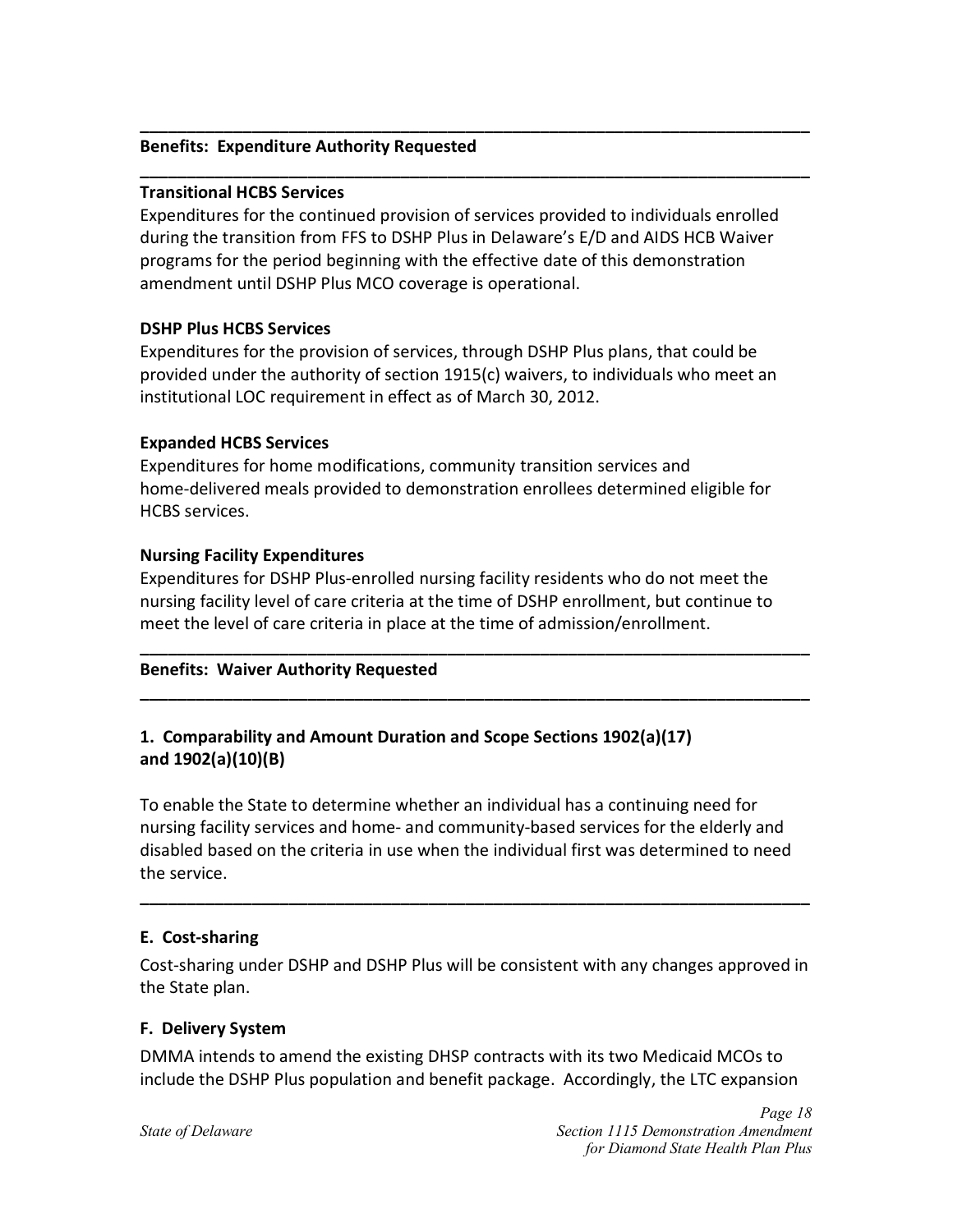and the existing DSHP program will effectively be a single, combined managed care program with two benefit packages, referred to as DSHP and DSHP Plus. DMMA will also require the MCOs to contract with a FEA for the purpose of continuing the consumer direction under DSHP Plus.

#### *Managed Care Enrollment*

Informed member choice, continuity of care and shared risk among MCOs will be the priorities for the DSHP Plus enrollment process. DMMA has formed a DSHP PLUS Transition Team whose task it is to focus on the seamless transition of members from FFS into DSHP Plus. This team is developing an outreach and education strategy to ensure that individuals understand the new system, and their choices under DSHP Plus, including the networks and providers available, as well as the importance of making an affirmative choice of managed care plan to ensure continuity of care upon enrollment.

DMMA will arrange for contracted enrollment broker assistance to offer managed care enrollment choice counseling and assist potential enrollees with a choice of DSHP Plus managed care plan. DMMA intends to engage Medicaid eligibility staff, as well as in the informing process as individuals apply for Medicaid LTC benefits. Upon initial start-up of DSHP Plus, individuals will have 45 days to choose a plan. (After initial start-up, enrollment for new DSHP Plus members will continue to follow the current DSHP enrollment process.)

DMMA's goal is that all individuals will make an informed, affirmative choice of a DSHP Plus MCO. Similar to DSHP members, DSHP Plus members will be pre-assigned to an MCO and will have up to 30 days (45 days during initial implementation) to choose another MCO or keep their pre-assigned selection. All individuals will have the opportunity to choose a DSHP Plus MCO prior to enrollment. However, recognizing that some members do not make such a choice, this pre-assignment process is a means of ensuring that an individual understands the MCO to which they will be assigned only if no affirmative choice is made. Further, this pre-assignment process will consider continuity of care with current providers, so that there is a better chance that the assigned MCO will meet the member's needs.

For nursing facility and HCBS members, DMMA is also developing a more refined preassignment process that considers both continuity of care as well as the distribution of members between the two MCOs. For example, if in the pre-assignment process, ten (10) members are nursing facility residents and six (6) are residing in the community, each MCO may initially be assigned five (5) nursing facility residents and three (3) community-based members. DMMA's goal is to allow for shared risk between the MCOs. Dual eligibles not yet in need of LTC services may be pre-assigned into an MCO evenly across all participating MCOs.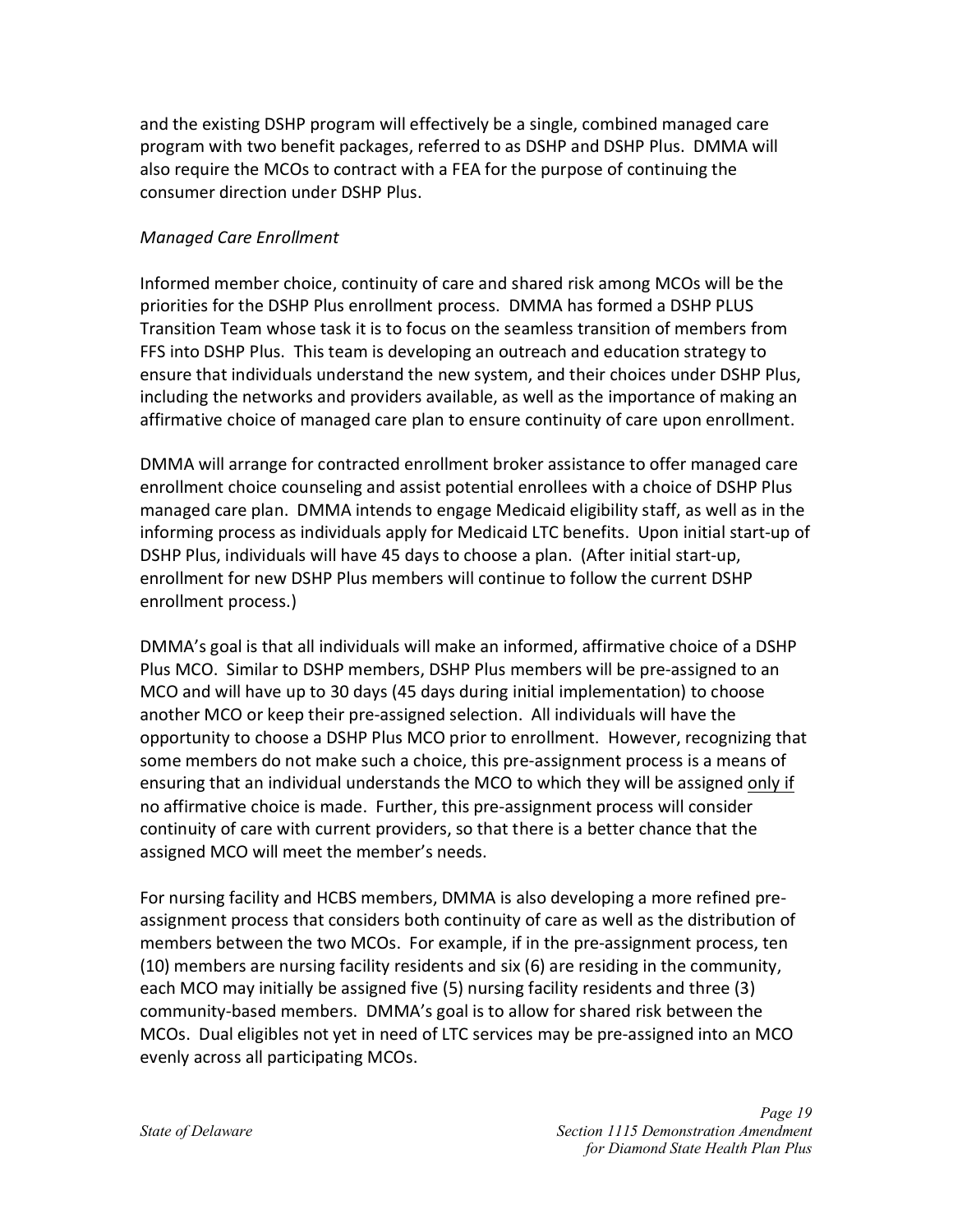Once assigned to a DSHP-Plus MCO, DMMA will provide service and provider utilization for the member to the MCO. For those members receiving services under the E/D or AIDS HCB waivers, the MCOs and existing case managers will work closely together to ensure that all case management records, plans of care and other information are communicated to the MCOs in advance of enrollment. Once enrolled in DSHP Plus, new members will have 90 days to transfer to another MCO without cause. Further, upon initial implementation of DSHP Plus, DMMA will require the MCOs to allow members to continue receiving the services authorized in an existing plan of care through current providers for up to 90 days.

DMMA is in the process of reviewing its current contract with the MCOs for revisions to reflect the Plus population, benefit package and increased quality, monitoring and reporting requirements. These contract amendments will comply with all requirements under 42 CFR Part 438, except as expressly waived under the DSHP Plus waiver and expenditure authorities and approved Special Terms and Conditions. As part of this contract review and DMMA's Transition Planning Team efforts, DMMA is developing contract requirements, policies and procedures and standards regarding:

- (1) Plan Readiness and Reporting (e.g., enrollment, informing, assessments and care planning, provider contracting and outreach, claims payment, encounter data)
- (2) Comprehensive network adequacy that includes case management standards
- (3) Strategies for continuity of care (e.g., 90-day access to out-of-network providers upon DSHP Plus implementation or longer until a plan of care is in place, State case manager meetings with MCO case managers, transfers of care plans and claims data to MCOs)
- (4) Provider and consumer education and outreach strategies (see "Public Input" section), including outreach to every provider currently submitting claims for the DSHP Plus population
- (5) Person-centered planning and care delivery, as well as facilitation of self-direction within managed care
- (6) Coordination with services that are "carved-out" of DSHP Plus (e.g., non-emergency transportation)
- (7) Revisions to the State Quality Improvement Strategy (including performance measures specific to the DSHP Plus populations)
- (8) Post-Implementation Monitoring Needs (e.g., dashboard reports, grievance and appeals, service approvals/denials, prompt payment, critical incident reporting, placement changes/transitions)

DMMA will continue to update CMS on the details of this transition plan as the Transition Team's efforts mature.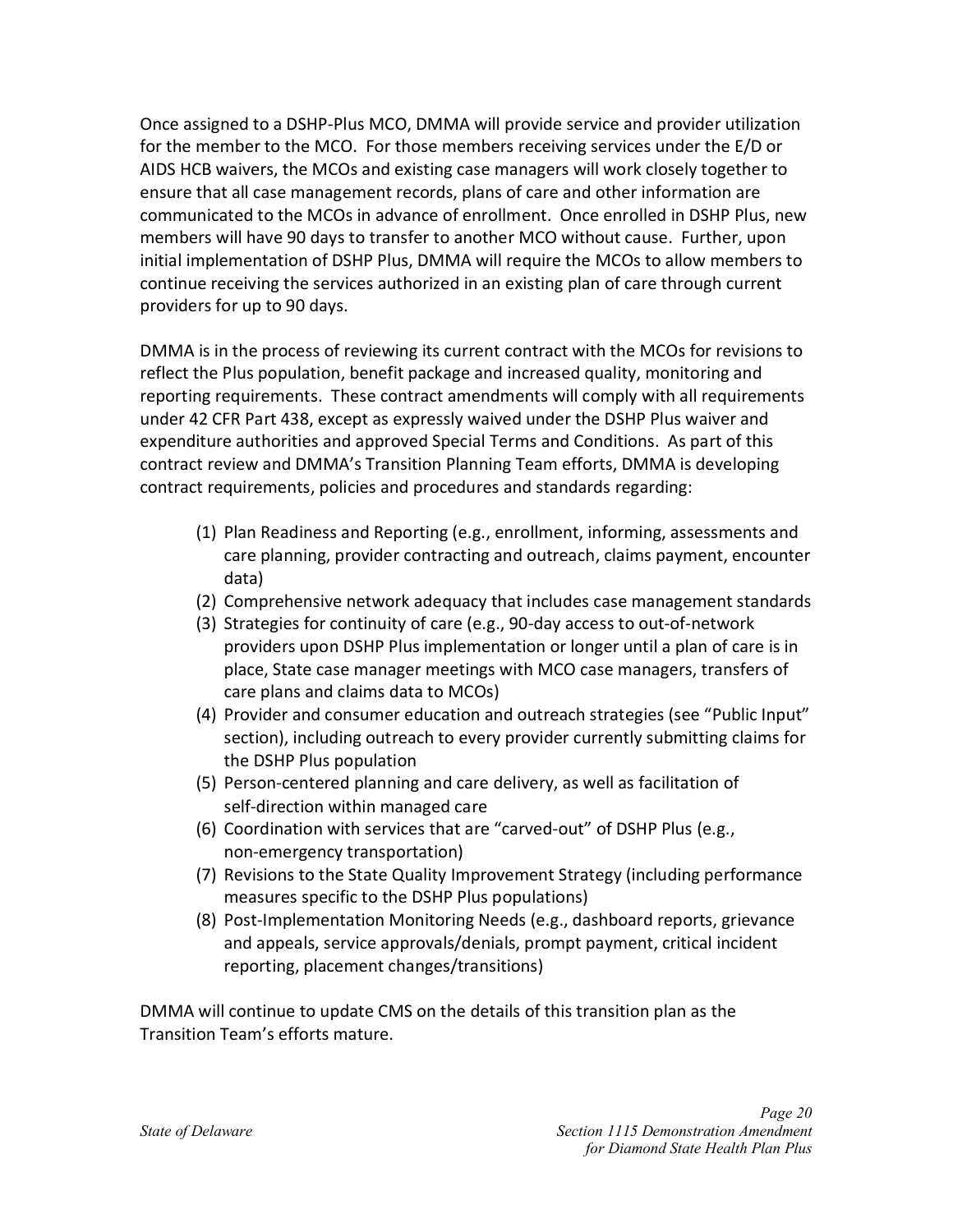DMMA is requesting a very limited exception to the requirements at 42 CFR 438.52(a) that require a choice of Medicaid MCOs. DMMA intends to offer a choice of plans through the availability of two MCOs and has secured a commitment from both plans of their interest in DSHP Plus. However, in the unlikely event that one MCO should discontinue participation in DSHP Plus, DMMA seeks to proactively plan for continuity of care for enrollees and requests authority to continue mandatory managed care for up to 15 months under a single MCO while DMMA seeks participation from a second qualified MCO. DMMA will require six months notice of intent to not participate in DSHP Plus, so that the situation described would not occur. However, having this authority is critical to DMMA's ability to attract, maintain and provide adequate oversight and monitoring of its contracted MCOs. In the event that one MCO should decide to discontinue participation in DSHP/DSHP Plus, Delaware would take proactive measures to:

- (1) Notify CMS of the planned departure of an MCO and submit a transition plan that addresses continuity of care for that plan's members and a procurement plan for a second contractor.
- (2) Conduct an emergency procurement for a new health plan within six months window to ensure a choice of two plans and ensure a smooth transition of members to a new MCO.
- (3) If an emergency procurement for a new plan within the six months window is not feasible, Delaware will extend the timeframe for up to 15 months in order to have a second MCO contractor operational at the end of the 15 month period.
- (4) If, at any time during this 15-month window, only one MCO is available for enrollment, DMMA will:
	- $\bullet$  Evaluate the capacity and network overlap of the remaining plan to assess the feasibility of transitioning the departing plan's members to the remaining (or new) plan with the least amount of interruption in care.
	- **Ensure that members have a choice of at least two PCPs, at least at the** times as described in 42 CFR 438.56(c).
	- Provide a minimum of 30 days notice to the departing plan's members.
	- Require the departing plan to transition member records, including case management and plans of care to the remaining (or new) MCO.
	- Require the departing plan to adequately notify its contracting providers.
	- Provide a FFS option on a case-by-case basis for any members who cannot be successfully transitioned to the remaining MCO until a second MCO becomes available.

### **Delivery System: Expenditure Authority Requested**

#### **Choice of Managed Care Plans**

Section 1903(m)(2)(A) for expenditures to MCOs for up to 15 months if the State does not offer a choice of at least two MCOs in the DSHP/DSHP Plus program due to early

**\_\_\_\_\_\_\_\_\_\_\_\_\_\_\_\_\_\_\_\_\_\_\_\_\_\_\_\_\_\_\_\_\_\_\_\_\_\_\_\_\_\_\_\_\_\_\_\_\_\_\_\_\_\_\_\_\_\_\_\_\_\_\_\_\_\_\_\_\_\_\_\_** 

**\_\_\_\_\_\_\_\_\_\_\_\_\_\_\_\_\_\_\_\_\_\_\_\_\_\_\_\_\_\_\_\_\_\_\_\_\_\_\_\_\_\_\_\_\_\_\_\_\_\_\_\_\_\_\_\_\_\_\_\_\_\_\_\_\_\_\_\_\_\_\_\_**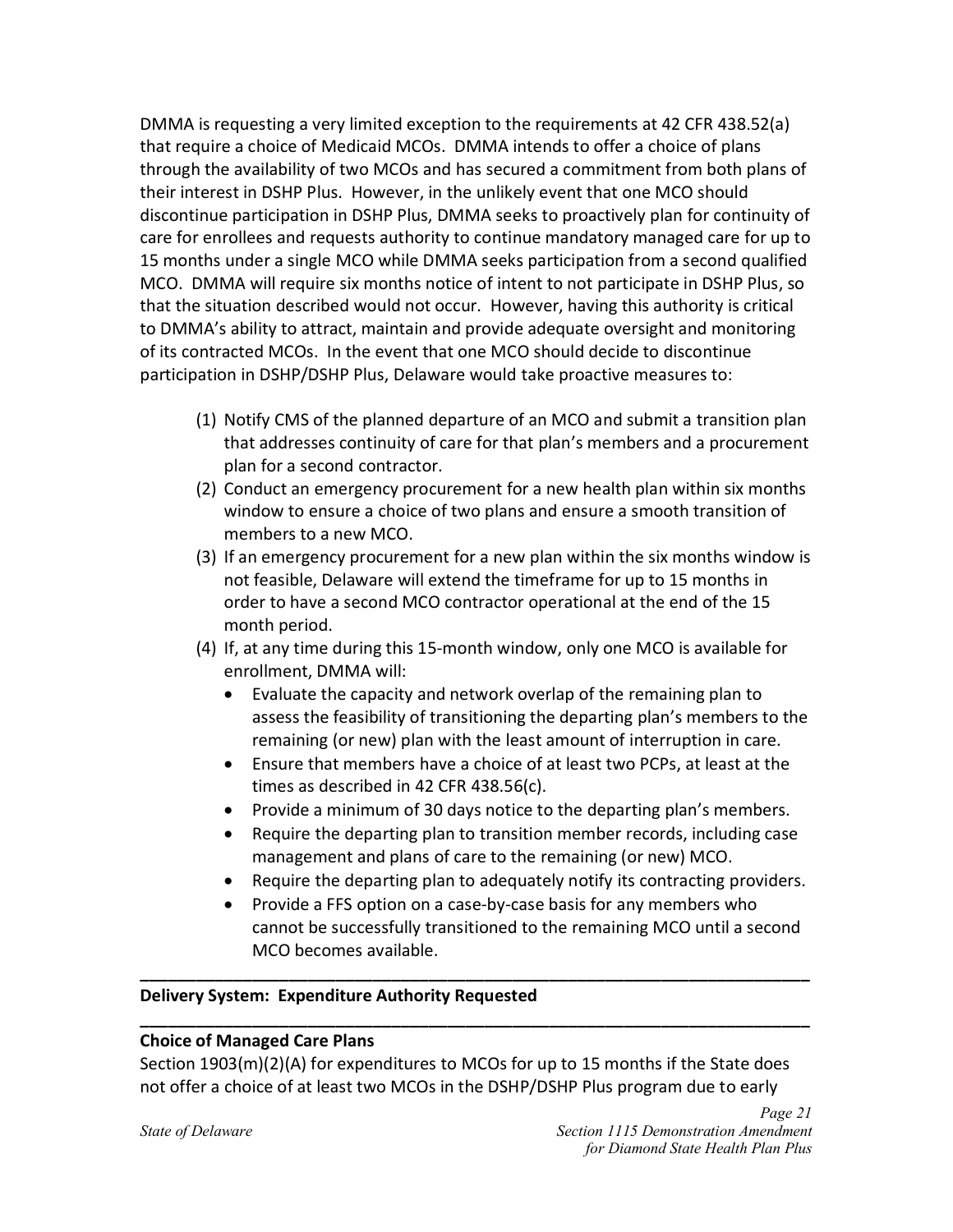contract termination by an MCO, as long as enrollees have a choice of at least two primary care providers and may request a change of primary care provider at least at the times as described in 42 CFR 438.56(c).

**\_\_\_\_\_\_\_\_\_\_\_\_\_\_\_\_\_\_\_\_\_\_\_\_\_\_\_\_\_\_\_\_\_\_\_\_\_\_\_\_\_\_\_\_\_\_\_\_\_\_\_\_\_\_\_\_\_\_\_\_\_\_\_\_\_\_\_\_\_\_\_\_** 

**\_\_\_\_\_\_\_\_\_\_\_\_\_\_\_\_\_\_\_\_\_\_\_\_\_\_\_\_\_\_\_\_\_\_\_\_\_\_\_\_\_\_\_\_\_\_\_\_\_\_\_\_\_\_\_\_\_\_\_\_\_\_\_\_\_\_\_\_\_\_\_\_**

#### **Delivery System: Waiver Authority Requested**

# **1. Amount, Duration and Scope of Services Section 1902(a)(10)(B)**

To the extent necessary, to enable Delaware to offer a different benefit package to DSHP PLUS participants than is offered to other populations.

#### **2. Freedom of Choice Section 1902(a)(23) Section 1902(a)**

To the extent necessary, to enable Delaware to restrict freedom-of-choice of provider for DSHP Plus participants.

\_\_\_\_\_\_\_\_\_\_\_\_\_\_\_\_\_\_\_\_\_\_\_\_\_\_\_\_\_\_\_\_\_\_\_\_\_\_\_\_\_\_\_\_\_\_\_\_\_\_\_\_\_\_\_\_\_\_\_\_\_\_\_\_\_\_\_\_\_

## <span id="page-23-0"></span>*G. Quality*

DMMA is updating its approved State Quality Improvement Strategy (QIS) to reflect DSHP Plus. DMMA is in the process of redesigning its current quality assurance/ monitoring system in order to capture critical information for the DSHP Plus population. A significant focus of the redesign will be on the new population that meets the institutional level of care criteria, since this will be the most vulnerable of all the new subgroups. DMMA believes that most of the current quality assurance/monitoring system design will accommodate the dually eligible population that does not meet an institutional level of care. However, the State will examine changes that might be needed to the current design for this dual population and others that do not meet the institution LOC. Part of the redesign will be to separately track and report information on the institutional LOC population, since this group is so uniquely different from all other population subgroups.

DMMA will submit to CMS an integrated QIS which builds upon managed care quality requirements in 42 CFR 438 and incorporates those elements of Section 1915(c) Waivers and the regulatory assurances of those waivers. DMMA intends to establish reporting, performance measurement and performance improvement projects that are appropriate for the LTC/HCBS populations that will be enrolled in DSHP Plus. DMMA expects to submit this QIS with the DSHP Plus MCO contracts for approval.

### <span id="page-23-1"></span>*H. Waiver and DSHP Plus Implementation*

Delaware is seeking approval of this amendment to the current DSHP Section 1115 project by October 1, 2011 and is planning for operational implementation of DSHP Plus on April 1, 2012.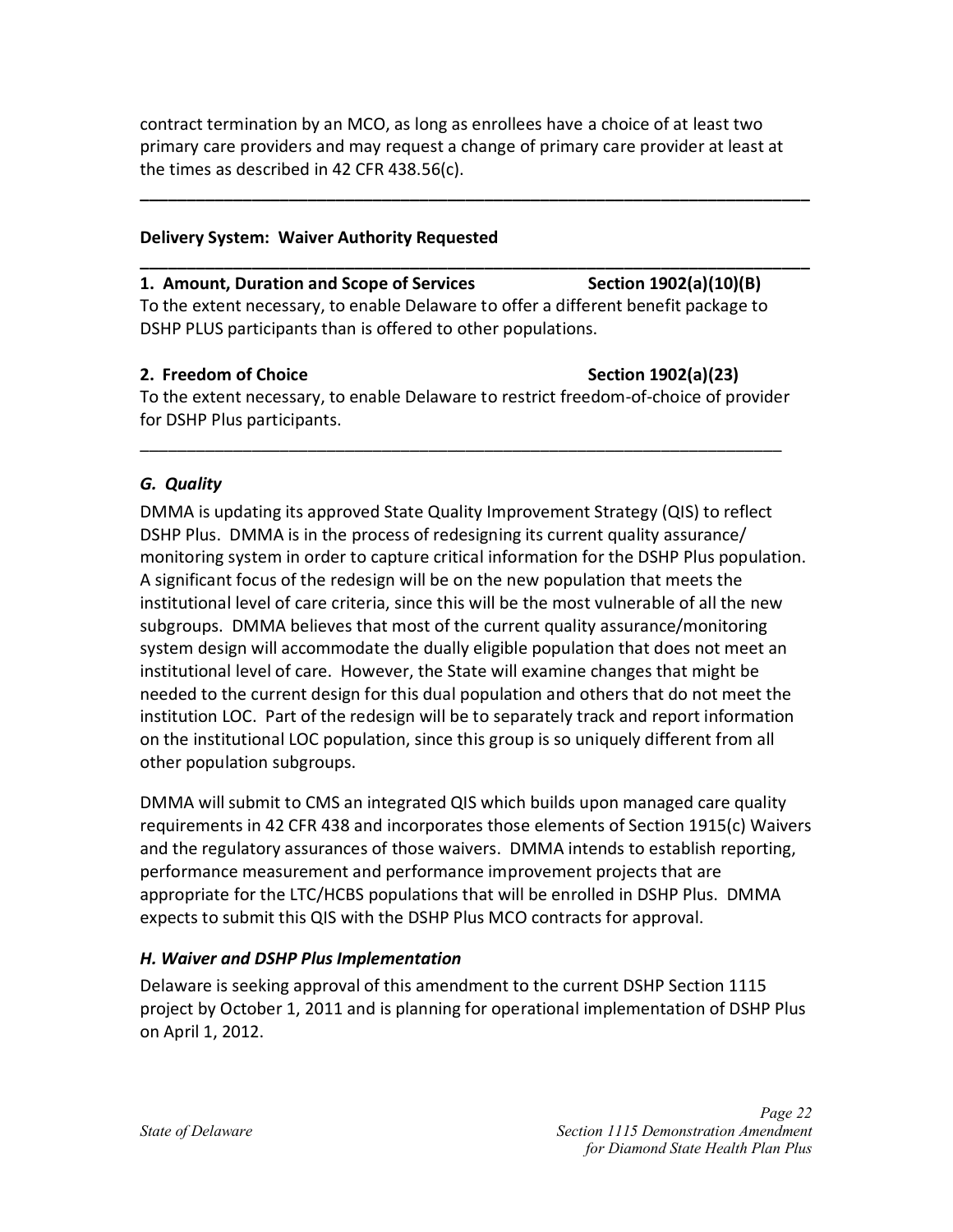# <span id="page-24-0"></span>**SECTION 5: PUBLIC INPUT**

Delaware is committed to seeking input from consumers, families, providers, various state operating components and other interested stakeholders on the design of Plus. Delaware has been planning for DSHP Plus since 2000 and engaged stakeholders in the in the design of DSHP Plus by:

- Establishing a Communication Subcommittee to develop the Communication Plan for all stakeholders and interested parties.
- Establishing a website to post information about the program and its timeline and status.
- Creating a State e-mail box to gather questions and concerns.
- Developing a PowerPoint presentation outlining the program initiative and details.
- Developing a stakeholders list with contact information.
- Scheduling 25 information opportunities for all stakeholders and interested parties.
- Mailing a letter to all stakeholders informing them of the program initiative and dates/times for upcoming information sessions and webinars that will be held twice per month beginning in June 2011.
- **Presenting program design and implementation schedule to the Nursing Home** Association, Medical Care Advisory Committee, Governor's Commission and MCOs.
- Conducting webinars for various stakeholder groups.
- **Twitter and Facebook updates.**
- Statewide and MCO-level stakeholder groups post-implementation of DSHP Plus.

DMMA has posted the 1115 Demonstration Concept Paper for DSHP Plus to a website designed to keep interested stakeholders informed and has established a mailbox to solicit comments and feedback on the program.

DMMA has also posted the draft CMS waiver application on the website for additional public input.

Since planning began, DMMA has met with or received input from the following groups:

Beneficiaries E/D Waiver Providers AIDS Waiver Providers Current MCO contractors (United Healthcare and Delaware Physicians Care/Aetna) Delaware Health Care Facilities Association Hospitals Public Health Other stakeholders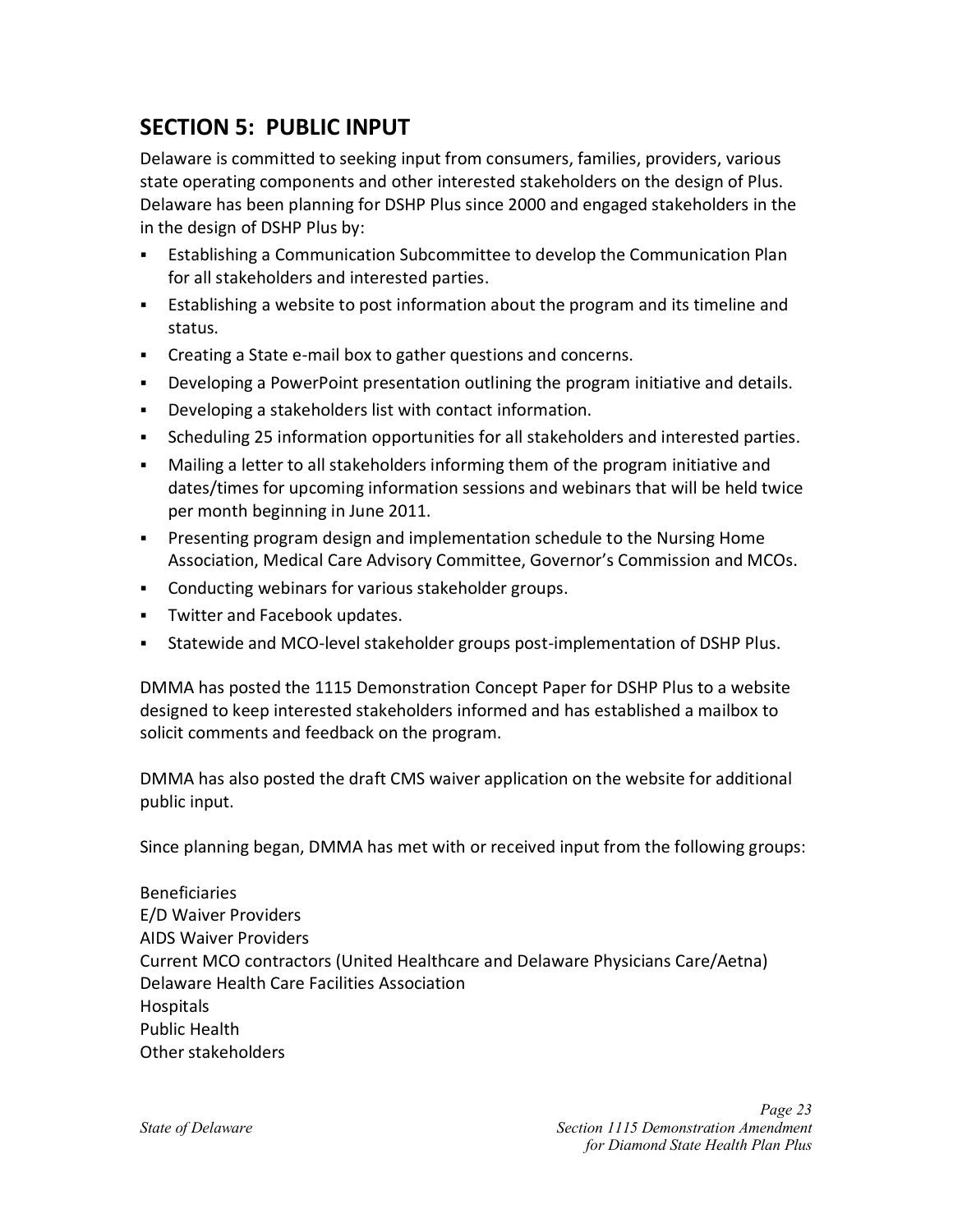Delaware is also required to publish publicly any program changes and be open for comments as required by the State's Administrative Procedures Act (APA - Title 29, Chapter 101 of the Delaware Code). This process, known as the APA, will take approximately 90 days from posting to receiving and responding to public comments. DMMA posted a copy of the draft waiver application for public comment in order to start the APA process on July 29, 2011.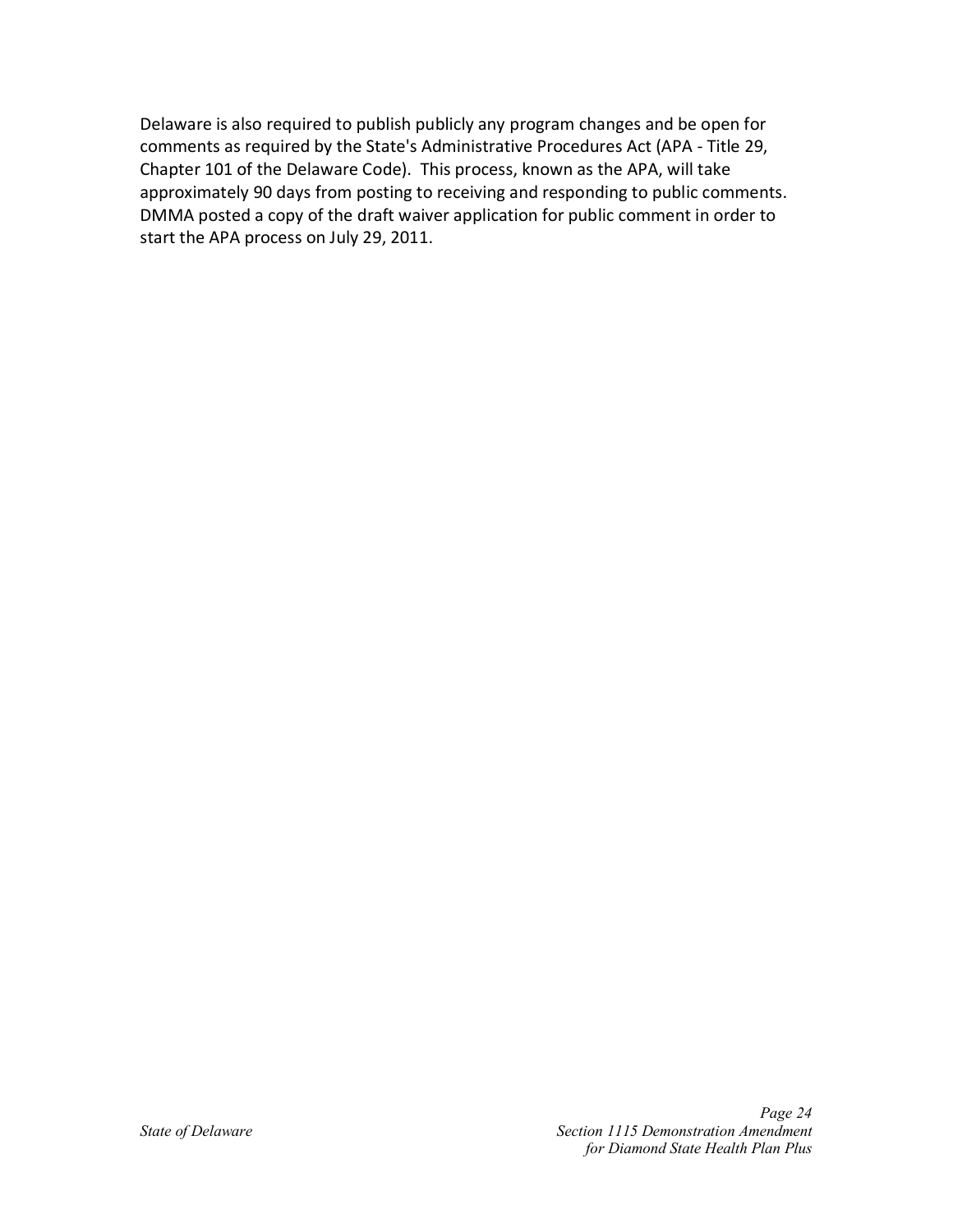# <span id="page-26-0"></span>**SECTION 6: BUDGET NEUTRALITY**

Under development and to be submitted at a later date.